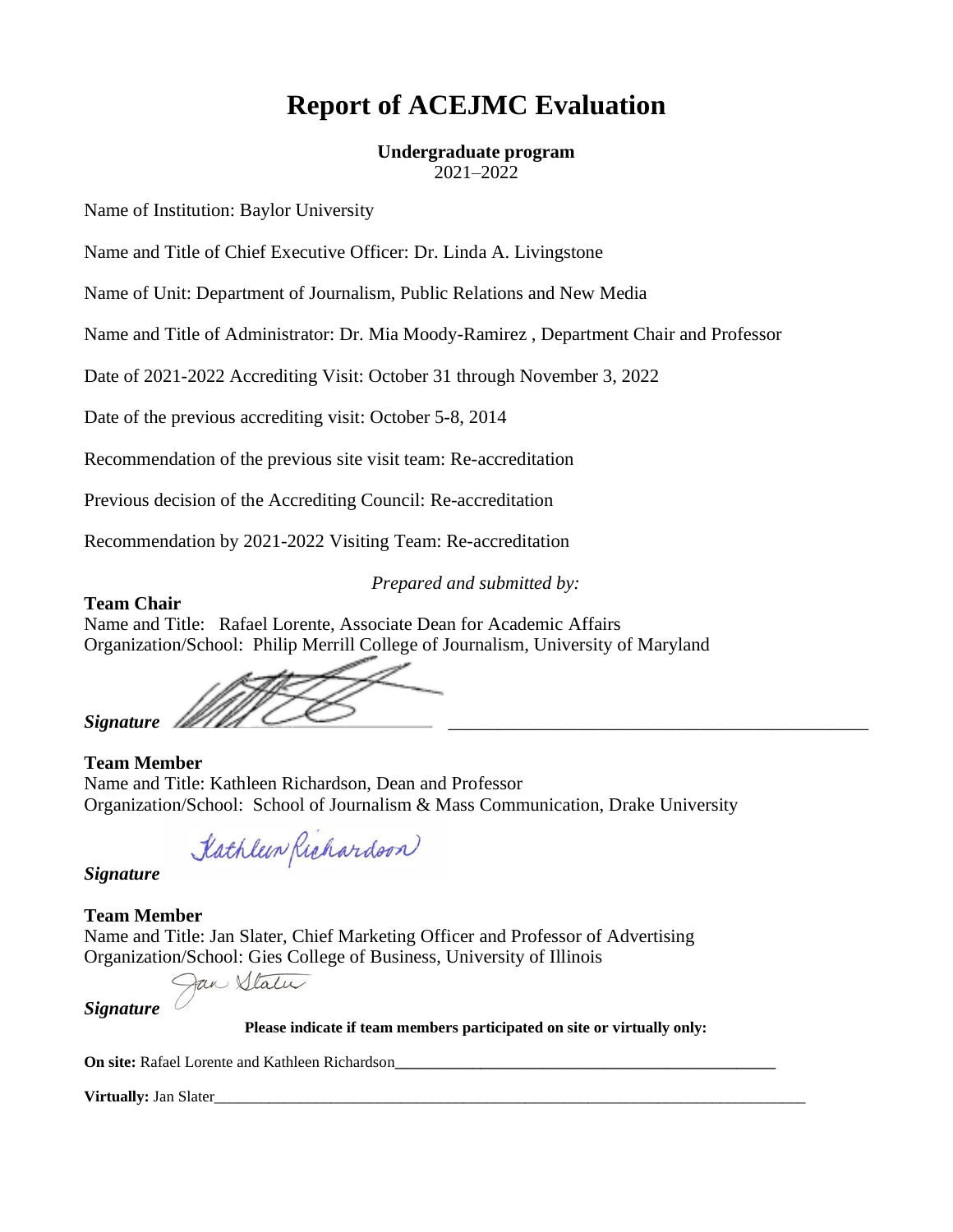# **PART I: General Information**

**Name of Institution:** Baylor University

**Name of Unit:** Department of Journalism, Public Relations and New Media

**Year of Visit:** 2021

# **1. Check regional association by which the institution now is accredited.**

- \_\_\_ Middle States Association of Colleges and Schools
- \_\_\_ New England Association of Schools and Colleges
- \_\_\_ North Central Association of Colleges and Schools
- \_\_\_ Northwest Association of Schools and Colleges
- **X** Southern Association of Colleges and Schools
- \_\_\_ Western Association of Schools and Colleges

*If the unit seeking accreditation is located outside the United States, provide the name(s) of the appropriate recognition or accreditation entities:* 

# **2. Indicate the institution's type of control; check more than one if necessary.**

**X** Private \_\_ Public Other (specify)

### **3. Provide assurance that the institution has legal authorization to provide education beyond the secondary level in your state. It is not necessary to include entire authorizing documents. Public institutions may cite legislative acts; private institutions may cite charters or other authorizing documents.**

V.T.C.A., Education Code Sec. 61.303, reaffirmed, 8/18/92. Requisite authority to grant degree and offer courses covers Baylor University's Articles of Incorporation, specifically, Article 11… The (BU) corporation shall have the authority through its Board of Directors, upon the recommendation of the faculty, to confer on any student of the University, or upon other person, any of the degrees usually conferred by similar institutions, and to grant diplomas of such degrees, and in all other respects to exercise the functions of the most favored of educational institutions.

# **4. Has the journalism/mass communications unit been evaluated previously by the Accrediting Council on Education in Journalism and Mass Communications?**

X Yes \_\_\_ No If yes, give the date of the last accrediting visit: October 5-8, 2014

# **5. When was the unit or sequences within the unit first accredited by ACEJMC?**

1996-97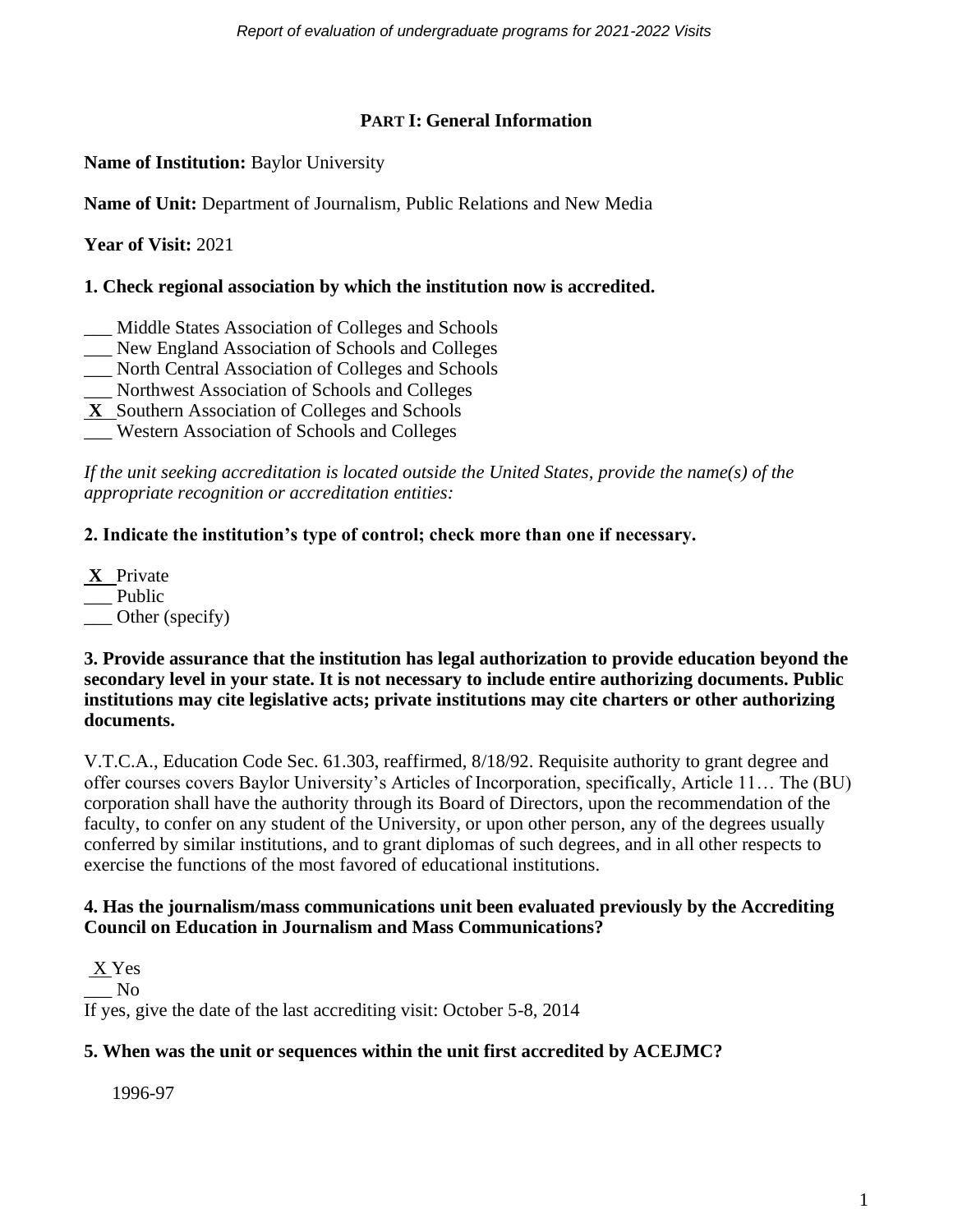### **6. Provide the unit's mission statement. Statement should give date of adoption and/or last revision.**

The Journalism, Public Relations and New Media Department is dedicated to educating students to communicate accurate and truthful information and ideas that enable people to fulfill their responsibilities as citizens in a diverse, democratic society and to protect their rights and interests as individuals. To that end, the mission of the department is to offer theory-based, professionally current instruction in journalism, including journalistic writing and editing for print, broadcast and the Internet; newspaper and magazine production; public relations; international communication; photojournalism and advertising.

Our goals are to provide a high quality education for demanding communications professions; to instruct non-majors in the mechanics of and the reasons for contemporary journalism practice; to provide high quality academic and career counseling; to provide useful services to journalists and other professional communicators in our region; to conduct research in journalism and mass communication; to serve society and the Christian church by educating enlightened, ethical, well-prepared journalists and other communicators, and to stimulate and participate in professional development and research designed to enlarge our understanding of communication in society and in the Christian faith.

(*Revised in 2010 to reflect change of the department name from Journalism to Journalism, Public Relations and New Media. The mission statement was adopted at least 20 years ago.)*

### **7. What are the type and length of terms?**

Semesters of \_15\_ weeks Summer sessions of \_\_5\_ weeks Intersessions of \_3\_\_ weeks

# **8. Check the programs offered in journalism/mass communications:**

\_X\_ Bachelor's degree  $\underline{X}$  Master's degree \_\_\_ Ph.D. degree

### **9. List the specific undergraduate degrees as well as the majors or sequences being reviewed by ACEJMC. \*Indicate online degrees.**

Bachelor of Arts in Journalism

### **10. Credit hours required by the university for an undergraduate degree: (Specify semester-hour or quarter-hour credit.)**

124 semester hours

### **11. Give the number of credit hours students may earn for internship experience. (Specify semester-hour or quarter-hour credit.)**

Students may earn 3 hours of internship credit twice for a total of 6 semester hours.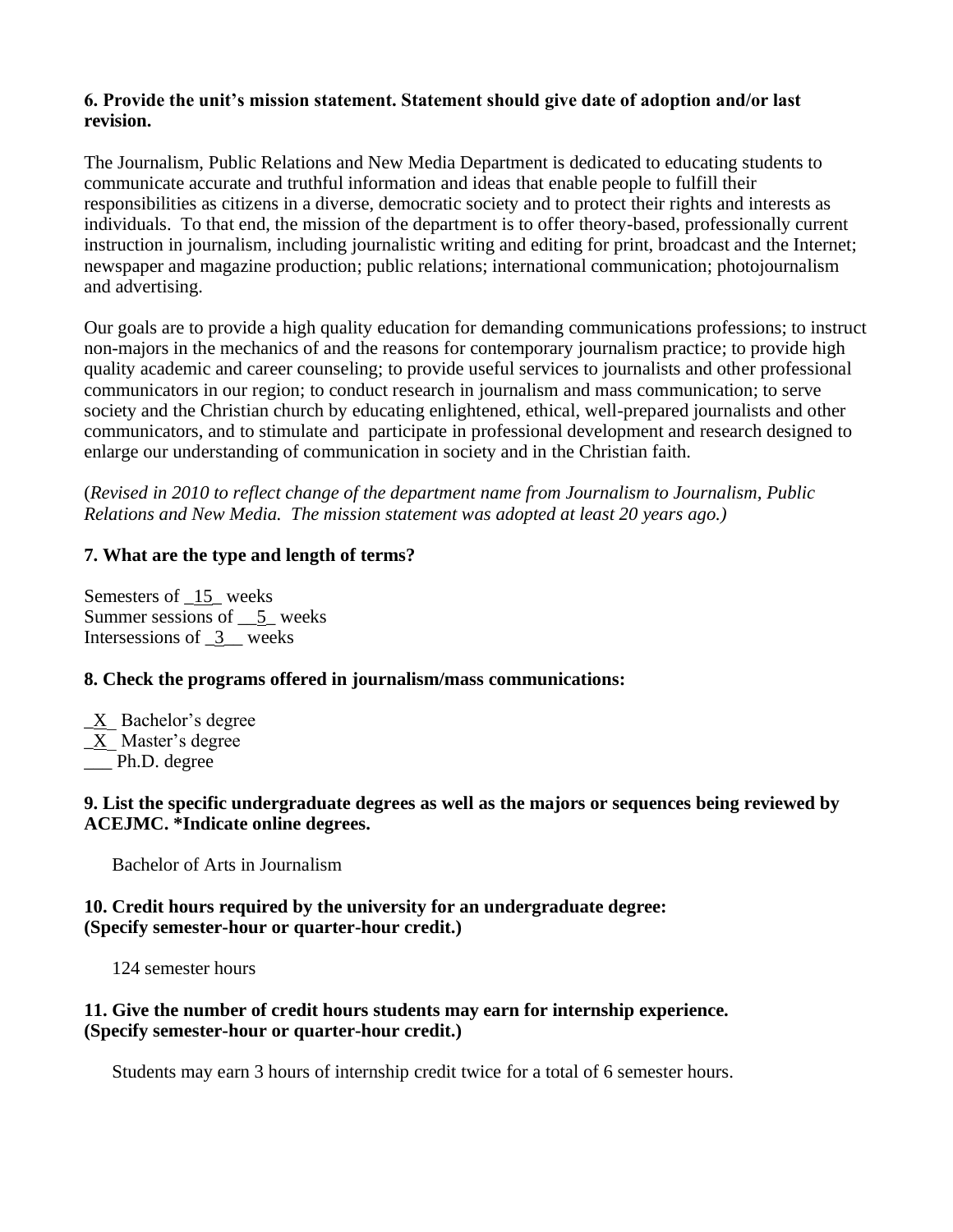**12. List each professional journalism or mass communications sequence or specialty offered and give the name of the person in charge.**

| Name of Sequence or Specialty | Person in Charge  |  |  |
|-------------------------------|-------------------|--|--|
| <b>Public Relations</b>       | Mia Moody-Ramirez |  |  |
| <b>News Editorial</b>         | Mia Moody-Ramirez |  |  |
| Photojournalism               | Clark Baker       |  |  |
| Advertising                   | Marlene Neill     |  |  |
| Graduate Program              | Marlene Neill     |  |  |
|                               |                   |  |  |

13. Number of full-time students enrolled in the institution:

18,033 total enrollment (14,108 undergraduate)

#### **14. Number of undergraduate majors in the accredited unit, by sequence and total (if the unit has pre-major students, list them as a single total):**

| Name of Sequence or Specialty | Undergraduate majors in |  |  |  |
|-------------------------------|-------------------------|--|--|--|
| <b>Public Relations</b>       | 157                     |  |  |  |
| New Media                     | 16                      |  |  |  |
| <b>News Editorial</b>         | 51                      |  |  |  |
| Photojournalism               | 23                      |  |  |  |
| Advertising                   | 43                      |  |  |  |
| Undecided                     | 10                      |  |  |  |
| Pre-majors                    | $\theta$                |  |  |  |
| Total                         | 300                     |  |  |  |

15. Number of students in **each section** of all skills courses (newswriting, reporting, editing, **photography, advertising copy, broadcast news, public relations writing, etc.). List enrollment by section for the term during which the visit will occur and the preceding term. Include a separate list for online skills courses, which also must meet the 20-1 ratio. (The Council has ruled that campaigns courses are exempt from the 20-1 ratio.)**

### **Fall 2021**

JOU 2303.01Reporting/Writing for Media15 JOU 2303.02Reporting/Writing for Media10 JOU 2303.03Reporting/Writing for Media15 JOU 2303.04Reporting/Writing for Media15 JOU 2303.05Reporting/Writing for Media15 JOU 3325.01Editing15 JOU 3325.02Editing14 JOU 3325.03Editing15 JOU 3325.04Editing15 JOU 3355.01Media Photography I15 JOU 3355.02Media Photography I9 JOU 3355.03Media Photography I14 JOU 3356.01Media Photography II15 JOU 3357.01Media Photography III4 JOU 3358.01Video Journalism6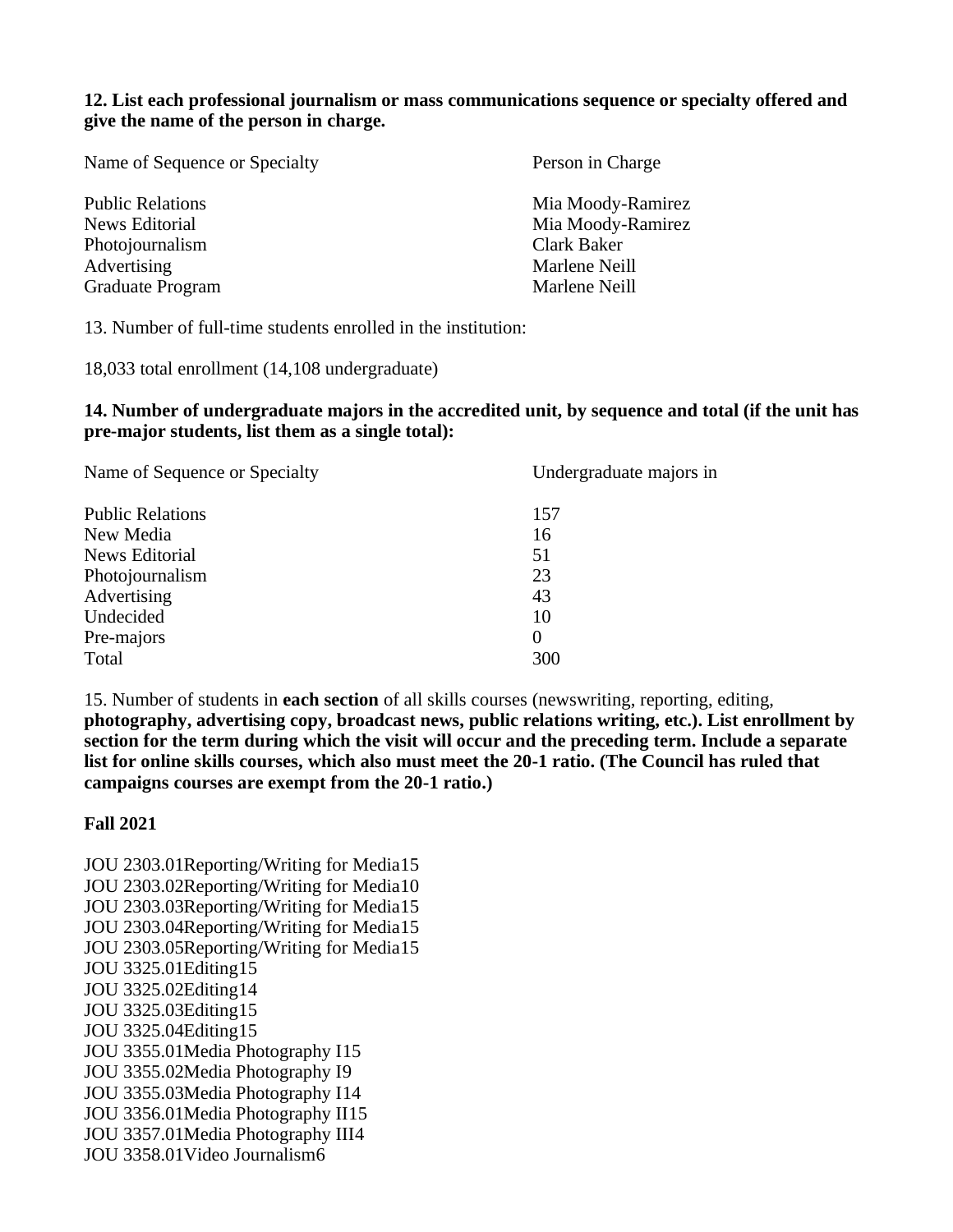JOU 3367.02Principles of Advertising & PR16 JOU 3367.03Principles of Advertising & PR16 JOU 3369.01Media Design15 JOU/FDM 3372.01Writing for Media Markets16 JOU/FDM 3372.02Writing for Media Markets15 JOU/FDM 3372.03Writing for Media Markets15 JOU/FDM 3372.04Writing for Media Markets15 JOU/FDM 3372.05Writing for Media Markets13 JOU/FDM 3372.06Writing for Media Markets15 JOU/FDM 3372.07Writing for Media Markets14 JOU/FDM 3372.08Writing for Media Markets14 JOU/FDM 3372.09Writing for Media Markets15 JOU/FDM 3372.10Writing for Media Markets14 JOU/FDM 3372.12Writing for Media Markets10 JOU/FDM 3372.13Writing for Media Markets14 JOU/FDM 3372.16Writing for Media Markets14 JOU 3374.01Public Relations Writing15 JOU 3375.01Adv Reporting & Writing12 JOU 3387.01International Communication12 JOU 3389.01Magazine & Feature Writing14 JOU 4305.01Gender, Race & Media14 JOU 4315.01Strategic Comm Research12 JOU 4340.01Writing/Editing for On-Line Media14 JOU 4359.01History of Photography17 JOU 4368.01Advanced Public Relations18 JOU 4368.02Advanced Public Relations19 JOU 4371.01Public Relations Media Program12 JOU 4380.01Law/Ethics-Journalism11 JOU 4380.02Law/Ethics-Journalism10 JOU 4380.03Law/Ethics-Journalism4 JOU 5350.01Seminar in Mass Communication2

# **Fall 2021 Online**

JOU/FDM 3372.11Writing for Media Markets15 JOU/FDM 3372.14 Writing for Media Markets15 JOU/FDM 3372.15Writing for Media Markets17

# **Spring 2021**

JOU 2303.02Reporting/Writing for Media16 JOU 2303.03Reporting/Writing for Media13 JOU 3325.01Editing13 JOU 3325.02Editing14 JOU 3325.03Editing12 JOU 3325.04Editing13 JOU 3355.01Media Photography I15 JOU 3355.03Media Photography I15 JOU 3355.04Media Photography I15 JOU 3356.01Media Photography II15 JOU 3369.01Media Design14 JOU/FDM 3372.02Writing for Media Markets14 JOU/FDM 3372.03Writing for Media Markets14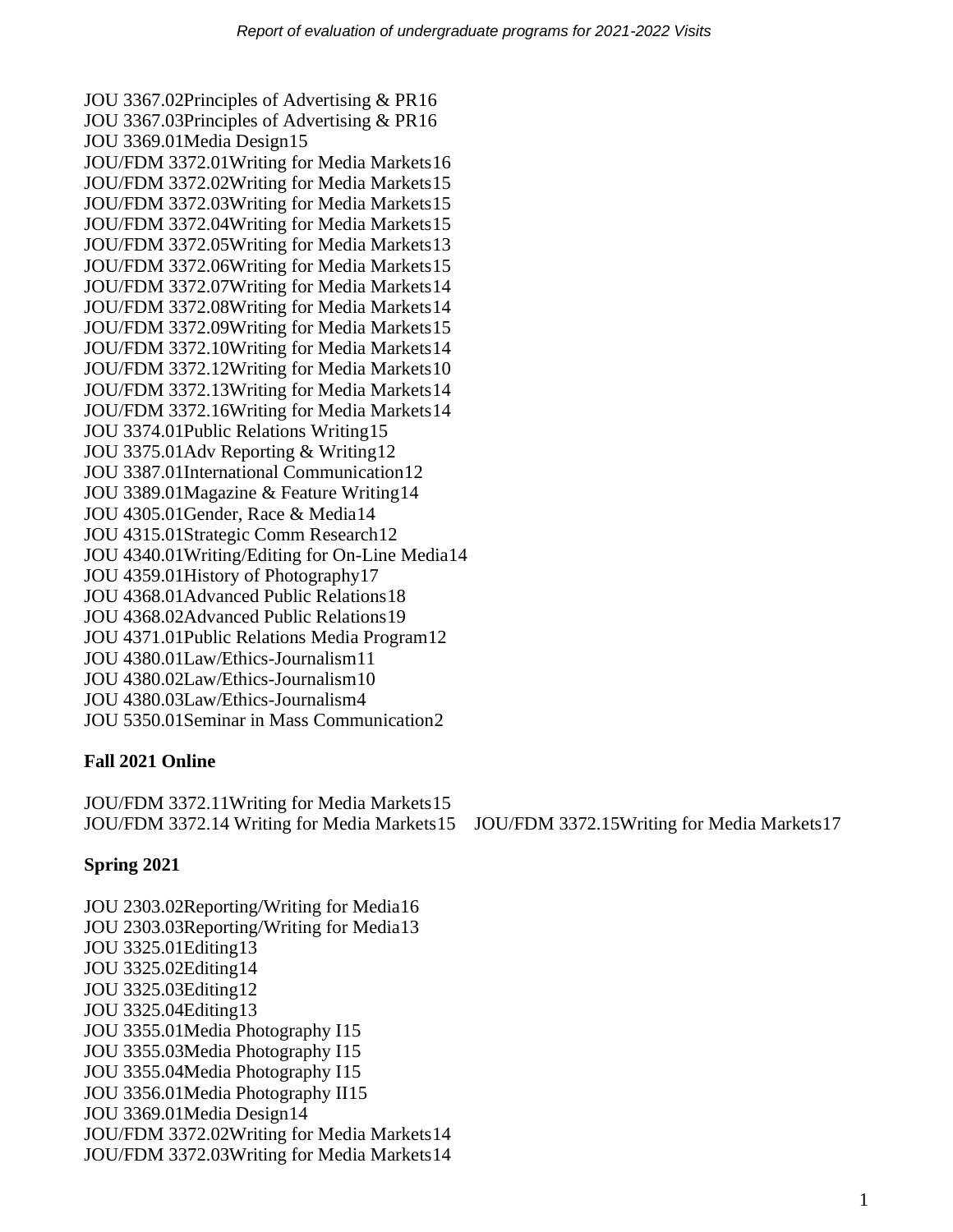JOU/FDM 3372.04Writing for Media Markets14 JOU/FDM 3372.05Writing for Media Markets14 JOU/FDM 3372.06Writing for Media Markets15 JOU/FDM 3372.07Writing for Media Markets13 JOU/FDM 3372.08Writing for Media Markets14 JOU/FDM 3372.13Writing for Media Markets15 JOU/FDM 3372.14Writing for Media Markets15 JOU/FDM 3372.15Writing for Media Markets15 JOU 3389.01Magazine & Feature Writing15 JOU 4325.01Advanced Editing15 JOU 4350.01Mass Media & Popular Culture23 JOU 4359.01History of Photography18 JOU 4371.02Public Relations Media Program19 JOU 4380.01Law/Ethics-Journalism19 JOU 4380.02Law/Ethics-Journalism17 JOU 5320.02Theory of Mass Communication7

# **Spring 2021 Hybrid**

JOU 3355.502Media Photography I13 JOU 3357.501Media Photo III11 JOU 3375.501Adv Reporting & Writing11 JOU 4340.501Writing/Editing On-Line Media15

### **Spring 2021 Online**

JOU 2303.01Reporting/Writing for Media15 JOU 2303.04Reporting/Writing for Media16 JOU 3321.01Advertising Copywriting18 JOU 3367.01Principles of Advertising & PR15 JOU 3367.02Principles of Advertising & PR15 JOU 3367.03Principles of Advertising & PR15 JOU/FDM 3372.01Writing for Media Markets16 JOU/FDM 3372.09Writing for Media Markets15 JOU/FDM 3372.10Writing for Media Markets13 JOU/FDM 3372.11Writing for Media Markets15 JOU/FDM 3372.12Writing for Media Markets15 JOU/FDM 3372.16Writing for Media Markets15 JOU 3374.01Public Relations Writing16 JOU 3374.02Public Relations Writing15 JOU 4305.01Gender, Race & Media16 JOU 4320.01Advertising Management22 JOU 4368.01Advanced Public Relations18 JOU 4371.01Public Relations Media Program21 JOU 5350.01Seminar in Mass Communication8

# **16. Total expenditures planned by the unit for the 2020–2021 academic year:** \$2,094,397

Give percentage increase or decrease in three years: 13 percent decrease (COVID & 2018 Expenditures were at their highest at \$2,409,038)

### **Amount expected to be spent this year on full-time faculty salaries:** \$1,252,895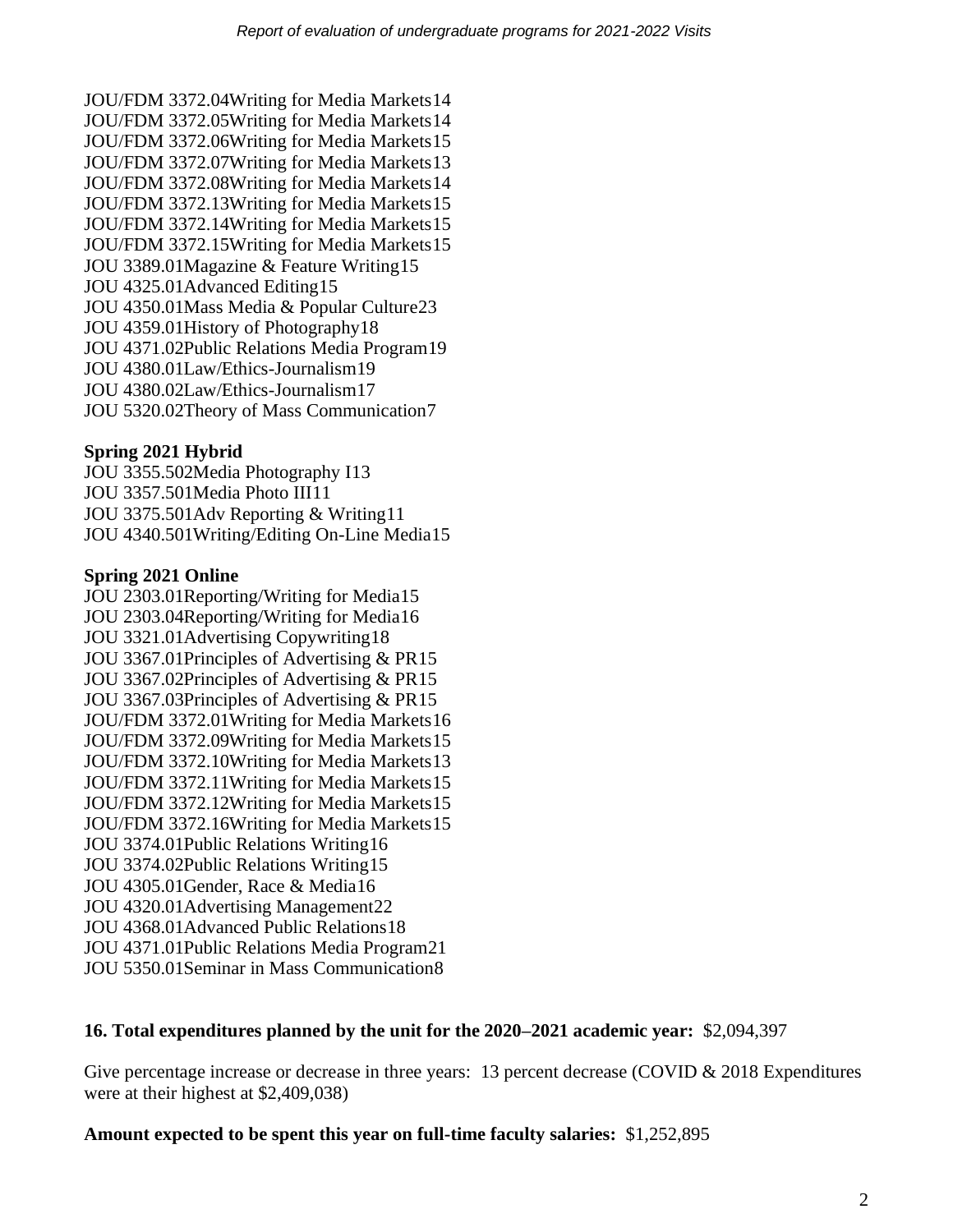**17. List name and rank of all full-time faculty in the accredited unit in fall 2021. (Full-time faculty refers to those defined as such by the university.) Identify those not teaching because of leaves, sabbaticals, etc.**

# **As of Fall 2021**:

Amber Adamson, lecturer Dr. Clark Baker, associate professor Dr. Elizabeth Bates, assistant professor Matthew Brammer, lecturer Dr. Cassy Burleson, senior lecturer Curtis Callaway, senior lecturer Robert Darden, professor Sommer Ingram Dean, Fred Hartman Distinguished Chair Sharon Gripp, senior lecturer Dr. Mia Moody-Ramirez, department chair & professor Dr. Marlene Neill, associate professor & graduate program director Dr. Brad Owens, senior lecturer Maxey Parrish, senior lecturer Kevin Tankersley, senior lecturer Dr. Alec Tefertiller, assistant professor

### **18. List names of part-time/adjunct faculty teaching at least one course in fall 2021. Also list names of part-time faculty teaching spring 2021. (If your school has its accreditation visit in spring 2021, please provide the spring 2021 adjunct list in the updated information.)**

Fall 2021

Emily Iazzetti, temporary part-time lecturer, Baylor University Mayra Monroy, digital executive producer at TMJ4 News in Milwaukee, Wisconsin Franci Rogers, temporary part-time lecturer, Baylor University Carlye Thornton, media analyst, Baylor University Emily Guajardo, Baylor University alumna

Spring 2021

Emily Iazzetti, temporary part-time lecturer, Baylor University Mayra Monroy, digital executive producer at TMJ4 News in Milwaukee, Wisconsin Franci Rogers, temporary part-time lecturer, Baylor University Carlye Thornton, media analyst, Baylor University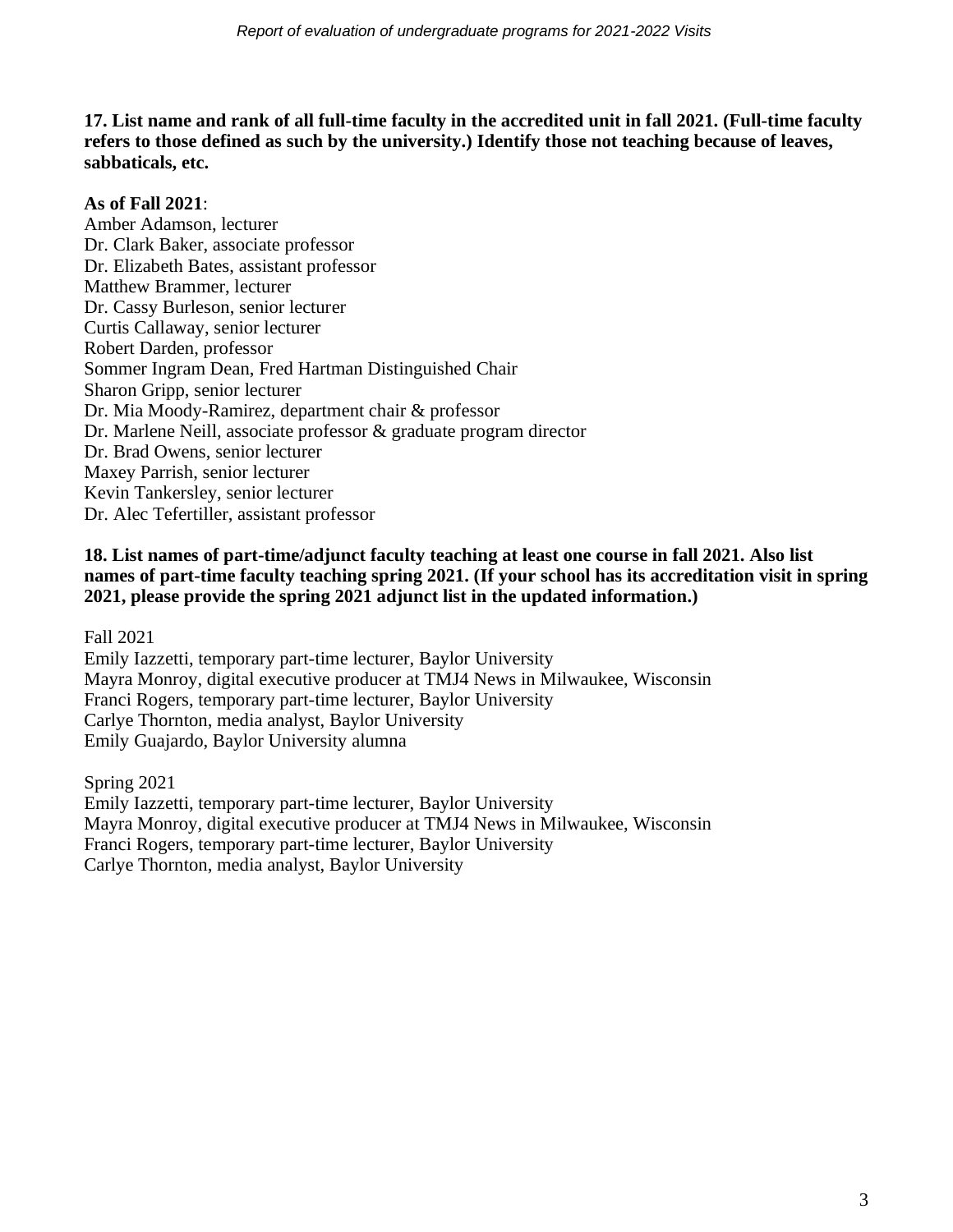### 19. **Schools on the semester system:**

For each of the last two academic years, please give the number and percentage of graduates who earned 72 or more semester hours outside of journalism and mass communications.

|                            |                    | 72 or more semester hours<br>outside of journalism and mass communications |         |  |  |  |
|----------------------------|--------------------|----------------------------------------------------------------------------|---------|--|--|--|
| Year                       | Total<br>Graduates | Number<br>in Compliance                                                    | Percent |  |  |  |
| 2020-2021<br>academic year | 14                 | 14                                                                         | 100     |  |  |  |
| 2020-2019<br>academic year | 80                 |                                                                            |         |  |  |  |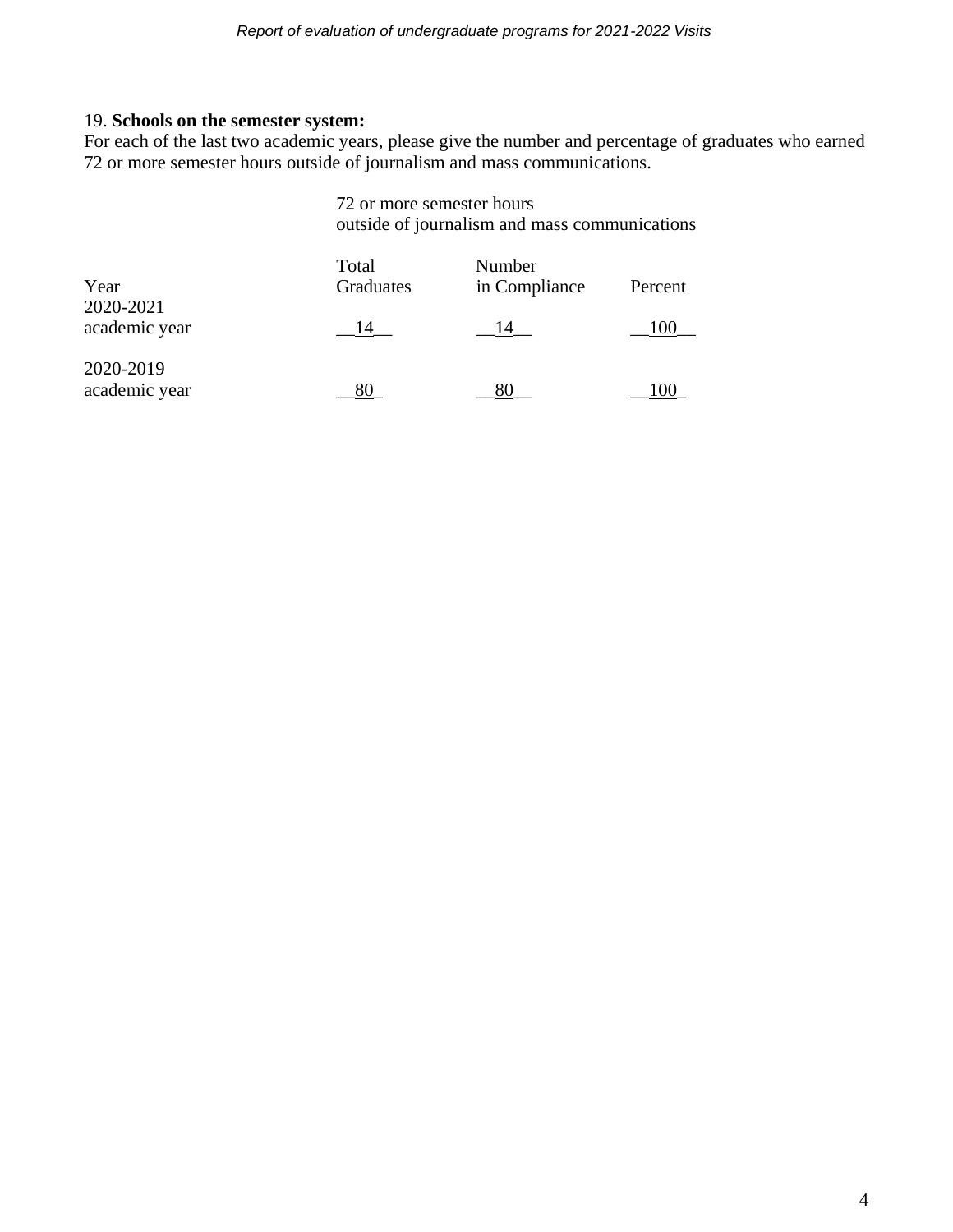# **PART II — Standard 1: Mission, Governance and Administration**

**Unit performance with regard to indicators:**

### **a). The unit has a written mission statement and a written strategic or long-range plan that provides vision and direction for its future, identifies needs and resources for its mission and goals and is supported by university administration outside the unit. The unit annually updates its data on the ACEJMC searchable database website [\(https://lookup.acejmc.org\)](https://lookup.acejmc.org/).**

The Department of Journalism, Public Relations & New Media has a written mission statement and a written strategic plan. The strategic plan gets reviewed every year, although that did not take place last year because of COVID. The Department plans to review it this academic year.

The department Chair has the support of the Dean of the College of Arts & Sciences and the Provost.

The Provost praised the Chair for co-chairing the College of Arts & Sciences diversity committee, for example.

# **b). The unit has policies and procedures for substantive faculty governance that ensure faculty oversight of educational policy and curriculum.**

The Department does not have its own written bylaws or plan of organization. It is governed by the written policies of the College of Arts & Sciences, which the Department is a part of.

For example, a faculty handbook with a regularly updated faculty governance policy is maintained at the University level (last updated March 2016).

The Department has a number of standing or ad hoc committees, including on curriculum, diversity, facilities and alumni relations.

Upon starting her new position, the Chair vacated the membership of the Department's committees in order to allow faculty to have a say about which committee they served on. Previously, faculty were often assigned committees.

### **c). The unit's administration provides effective leadership within the unit and effectively represents it in dealings with university administration outside the unit and constituencies external to the university**.

The Chair was appointed in the summer of 2019 following the retirement of the previous Chair, who guided the Department through its last re-accreditation process. Chairs are appointed to three-year, renewable terms.

The current Chair is thought highly of by the administration of the College and the University. The Chair's tenure has coincided with the pandemic and the preparation for the re-accreditation visit.

Internally, faculty describe the Chair as "visionary" and feel that she is moving the Department forward. There is a sense of energy and momentum from faculty and students. There is, however, tension with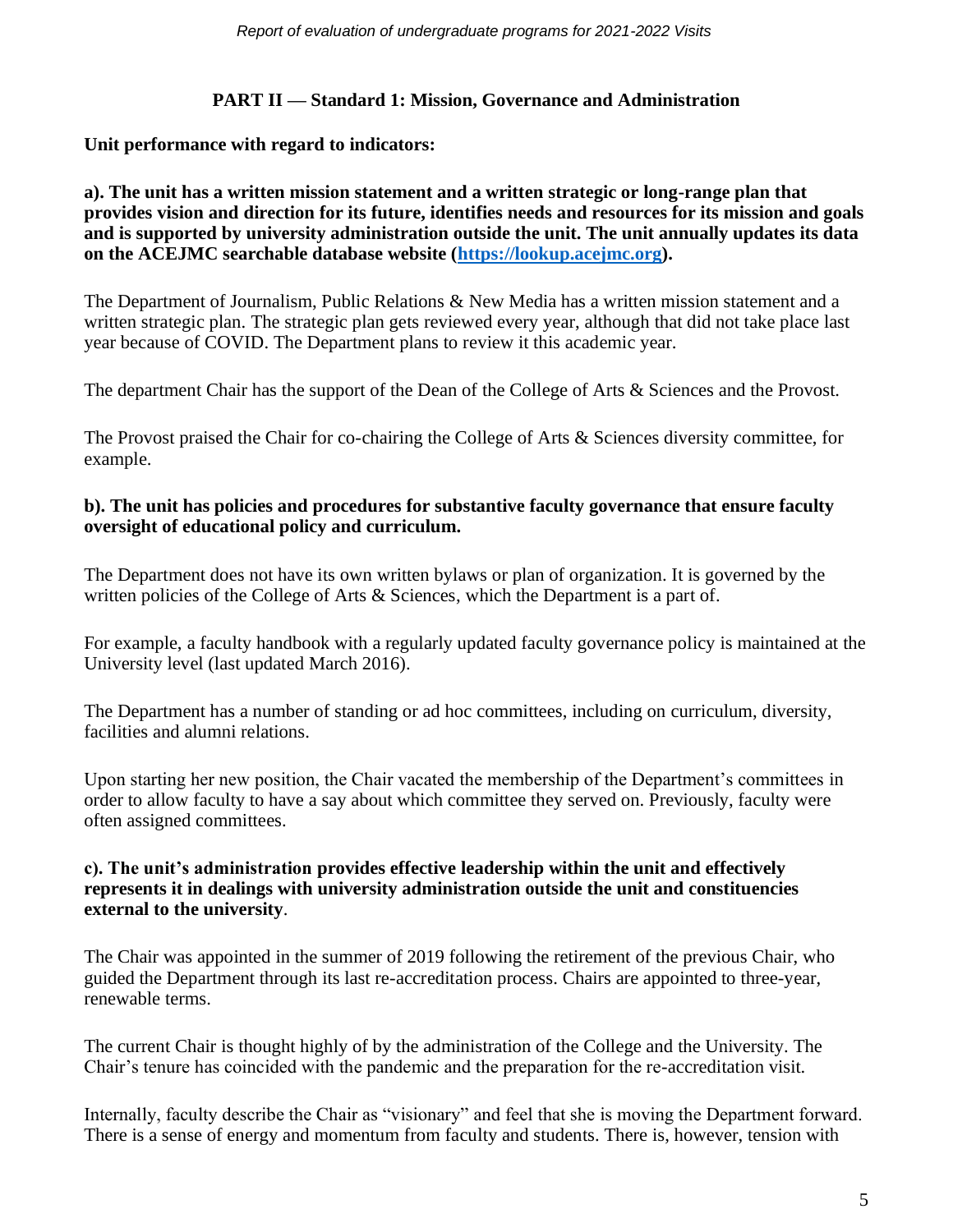some faculty members who do not feel included and are unhappy with some changes. At this pivotal point for the school it will be important that they be able to work together.

# **d). The institution and/or the unit defines and uses a process for selecting and evaluating its administrators.**

The University and the College of Arts & Sciences have processes for selecting administrators. The policy allows for internal or external searches, depending on the needs and traditions of each Department. The Dean of the College chose to have an internal search for the current Chair. The final decision on the appointment of the Chair is made by the Dean of the College.

### **e). Faculty, staff and students have avenues to express concerns and have them addressed.**

The University has a written grievance policy that covers "students, staff, faculty, and administrators." Specific policies for tenure matters and other particular issues also exist. The Department does not have its own grievance policy, although the Chair said that she keeps an open door and encourages faculty to express concerns.

# **SUMMARY:**

The Department appears to have weathered the difficult pandemic months as well as can be expected. The Chair has critics, but appears to have the Department well positioned on campus and thinking about the future. Most of the faculty praise her leadership style and vision.

Launching a new Broadcast sequence and an online master's program, as well as preparing to replace some of the longest-serving faculty members, will require deft management. There is also anxiety among the faculty about what the University's move from a teaching-first institution to an R1 will mean for the Department.

Inconsistencies and errors in the self-study made this evaluation far more difficult than it need to be. Producing the self-study during a worldwide pandemic surely contributed to the problems.

Overall evaluation compliance/non-compliance: **COMPLIANCE**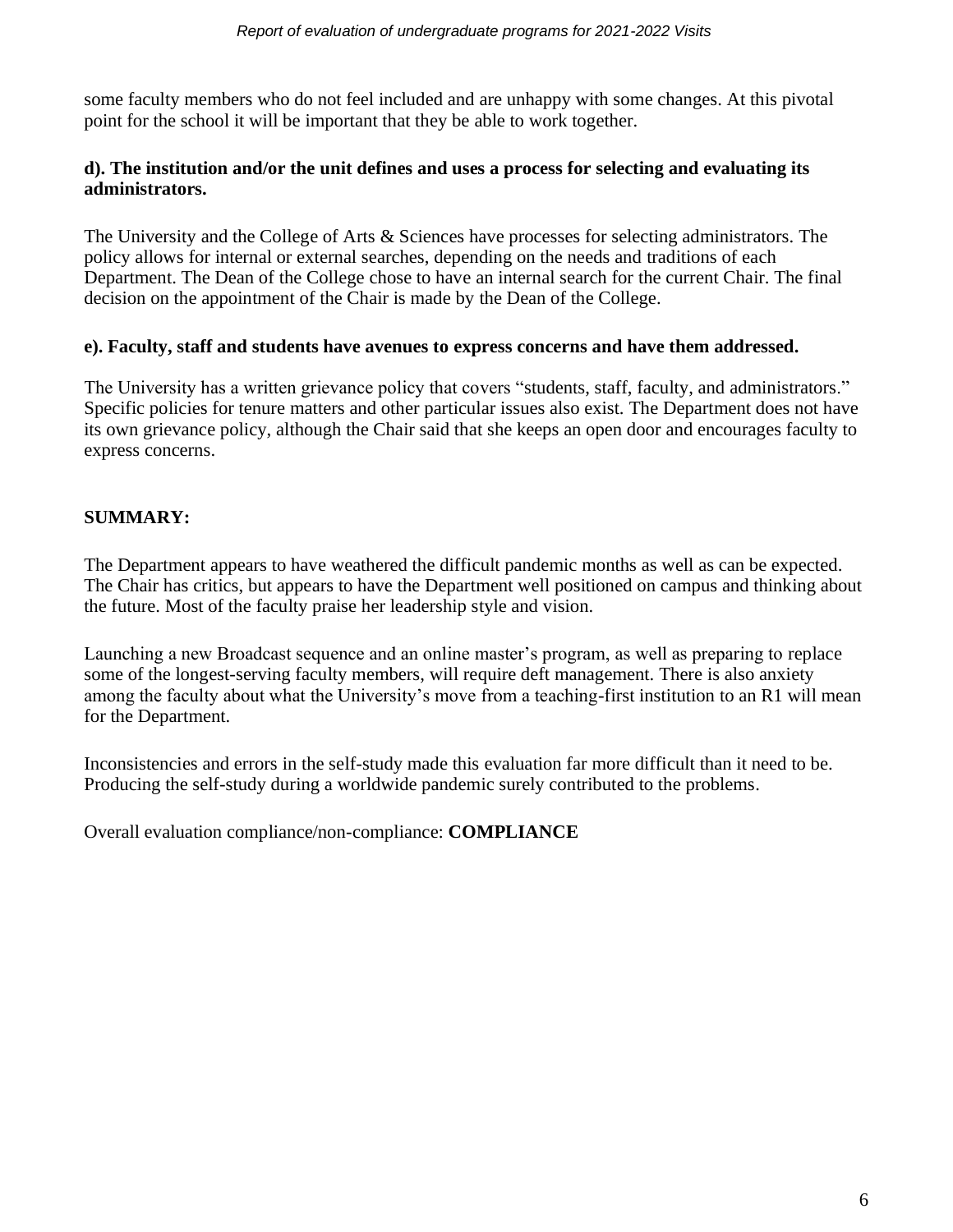### **PART II — Standard 2: Curriculum and Instruction**

### **Unit performance with regard to indicators:**

Discussions of indicators b, c and e must describe and evaluate the individual academic sequences in the unit.

**a). The unit requires that students take a minimum of 72 semester credit hours (or 104 quarter credit hours) required for a baccalaureate degree outside of journalism and mass communications and meet the liberal arts and sciences-general education requirements of the institution. ACEJMC expects at least 95 percent of the graduating classes in the two academic years preceding an accreditation visit to meet this requirement.**

Baylor University requires 124 credit hours for graduation. The unit is housed within the College of Arts & Sciences, which provides the core curriculum for all undergraduate degrees at Baylor University. The college requires 15 hours of common courses around religion, culture, global perspective and the U.S. Constitution. An additional 34 hours are required of topics that constitute a typical arts and science general education curriculum.

The Department offers a Bachelor of Arts Degree in Journalism (JPRNM) organized by sequences in advertising, news editorial, photojournalism and public relations. Each sequence requires 33 hours, plus a minor (18 hours) from another Arts & Science department or a concentration in another department outside Arts & Sciences. Students earn 91 hours of coursework outside the department. In 2019-20 and 2020-21, 100 percent of the graduates earned at least 72 hours outside of the unit.

### **b). The unit provides a balance between theoretical and conceptual courses, professional skills courses, and courses that integrate theory and skills to achieve the range of student competencies listed by the Council.**

The Department has mapped its learning objectives against the ACEJMC required competencies to provide multiple opportunities for competencies to be addressed across the curriculum.

Required courses are focused on foundational skills courses and application. Theoretical courses are more evident in upper-division courses and electives. The curriculum includes a mixture of skills classes in writing, editing, design, photography, videography, social media and data analytics, and theory classes in such topics as introduction to mass media; law and ethics; gender, race and media; mass media and popular culture; and the history of photography.

The 2014 accreditation report cited an "underdeveloped curriculum" in visual and broadcast journalism. The faculty responded by increasing its programming in broadcast journalism, including laying the groundwork for a new sequence in broadcasting. The Department also added new courses in social media, digital analytics and leadership.

Students can supplement their coursework with multimedia extracurricular activities for the student news organization, The Baylor Lariat. There is a symbiotic relationship between the Department and the student media, with journalism classes producing stories for the Lariat and journalism faculty providing multimedia training for Lariat staff members. The student media director has bolstered opportunities for students interested in broadcasting through Lariat TV News, which produces a weekly newscast in partnership with the Film & Digital Media Department, which has a studio in the Castellaw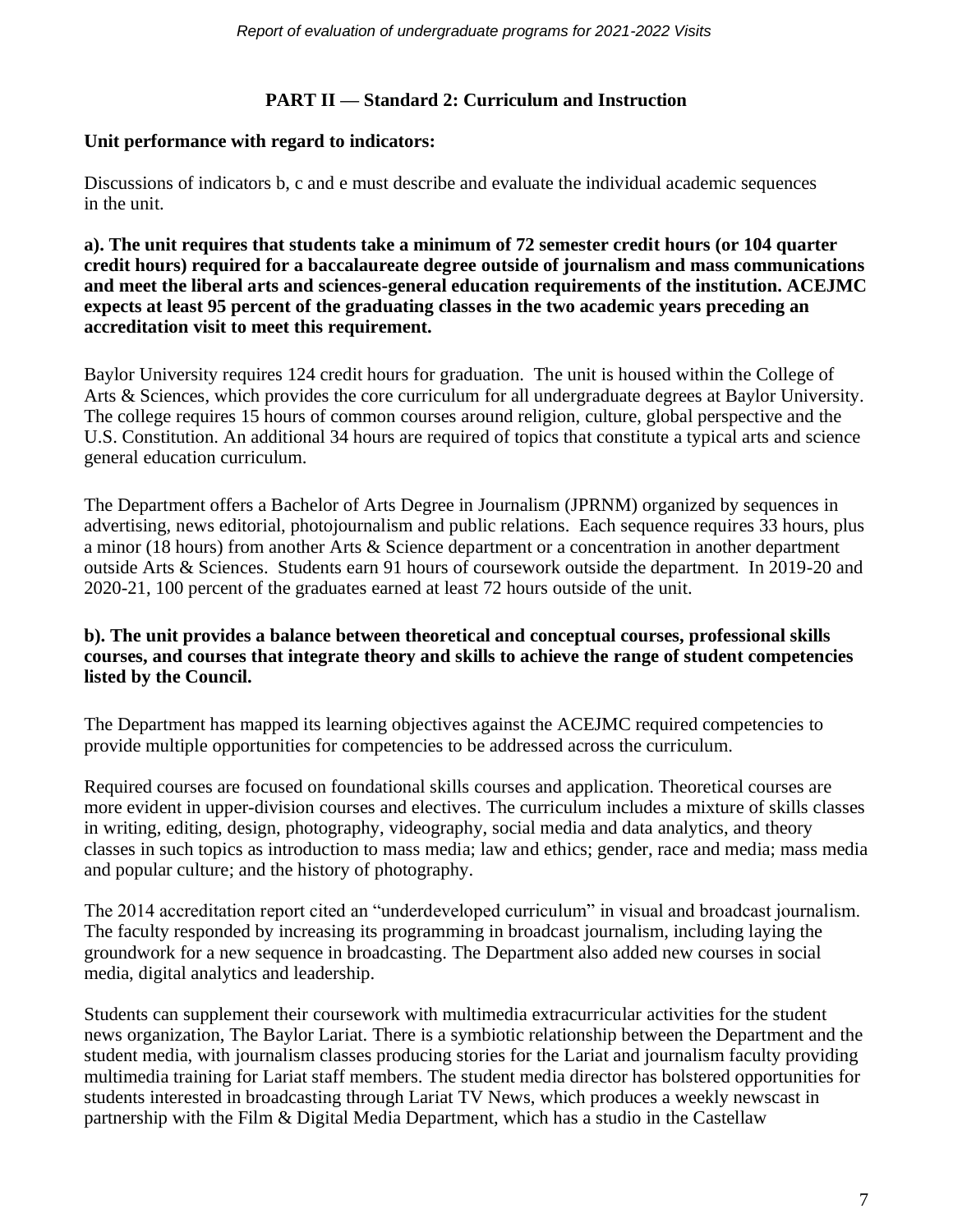Communications Center. The Journalism Department is exploring the feasibility of building its own electronic media studio to support a planned broadcasting sequence.

Three core courses are required of all journalism students:

- •JOU 2303 Reporting and Writing for Media
- •JOU 3325 Editing
- •JOU 4380 Law and Ethics of Journalism

The four sequences have varying hours of required courses, plus elective hours. Electives must be taken with the sequence. The unit has been discussing a broadcast sequence, but it is not part of this review.

**Advertising:** The sequence enrolls 43 students, making it the third largest in the department. Required courses total 18 hours of the sequence, with six hours of electives.

- •JOU (3320 or 3367) Advertising Procedures or Principles of Advertising and Public Relations
- •JOU 3321 Advertising Copywriting
- •JOU 3369 Media Design
- •JOU (3374 or 3375 or 3389) Public Relations Writing or Advanced Reporting and Writing, or Magazine and Feature Writing
- •JOU 4315 Strategic Communication Research
- •JOU 4320 Advertising Management

The advertising sequence was originally created as a path under new media (along with photojournalism). It was later determined that it was best to separate the two. The courses are designed to give students a broad foundation of theory and skills, with good opportunity for application. Career portfolios are developed in JOU 4320 and reviewed by professionals. Faculty researched advertising curriculum and courses of other programs, and to keep current with student and industry demand, are developing new courses for electives.

**News Editorial**: The second largest sequence enrolls 51 students. They take 15 hours of sequence courses, plus nine hours of electives.

- •JOU 3355 Media Photography I
- •JOU 3375 Advanced Reporting and Writing
- •JOU (3376 or 4359) History of American Journalism or History of Photography
- •JOU 4325 Advanced Editing
- •JOU 4340 Writing and Editing for On-Line Media

Courses emphasize news reporting and editing for print or broadcast media. They build from introduction to mastery, and include extensive application. Electives include sports writing, magazine and feature writing, mass media and popular culture, electronic news reporting and communication, among others.

**Photojournalism:** This sequence is the smallest sequence with 23 students, who are required to take 21 hours of photography courses plus three hours of electives.

- •JOU 3355 Media Photography I
- •JOU 3375 Advanced Reporting and Writing
- •JOU (3376 or 4359) History of American Journalism or History of Photography
- •JOU 4325 Advanced Editing
- •JOU 4340 Writing and Editing for On-Line Media

The courses incorporate both photography and videography, and allow the students to build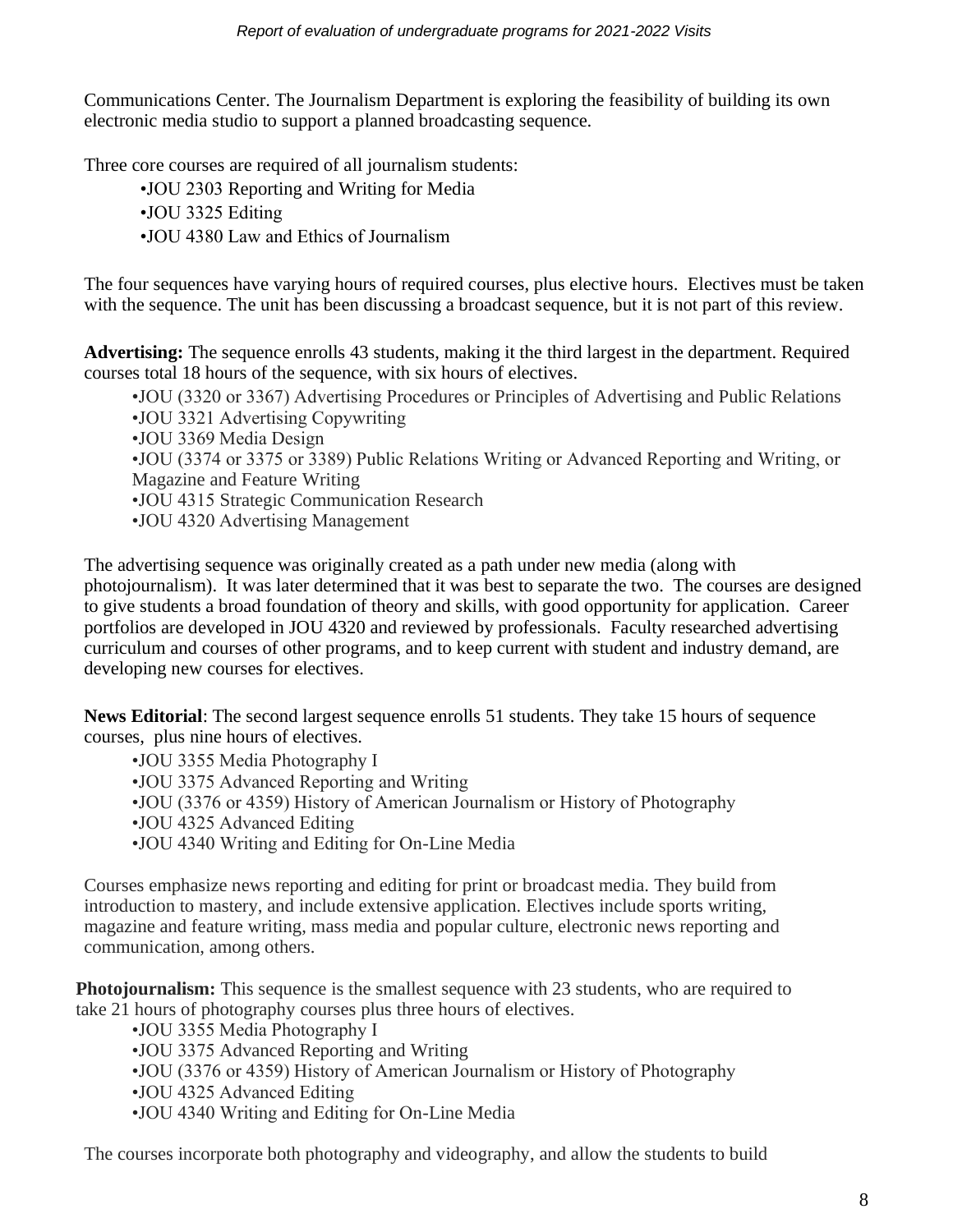professional portfolios. Faculty have distinguished professional backgrounds and networks.

**Public Relations**: This is the largest sequence with 157 students. Fifteen courses are required in the sequence, plus nine hours of electives.

•JOU 3367 Principles of Advertising and Public Relations •JOU (3374 or 3375 or 3389) Public Relations Writing, or Advanced Reporting and Writing, or Magazine and Feature Writing •JOU 4368 Advanced Public Relations •JOU 4371 Public Relations Media Programming •JOU (3355 or 4325 or 4340) Media Photo I: Introduction or Advanced Editing, or Writing and Editing for Online Media

The previous site team suggested the unit rename this sequence to strategic communication. An ad-hoc committee considered this and decided to not change the name. Faculty revealed the decision was based on the history and the strength of the department – both in alums and with current student demand. A review of syllabuses indicates the courses are well balanced with skills, application and theoretical foundations. An internship is required in JOU 4368 and the portfolio that is produced in this class is evaluated for competency assessment. An active PRSSA chapter is more than 50 years old and is closely connected to the local PRSA chapter. Faculty are seasoned professionals with strong connections to the industry and are often asked to help employers find students to fill full-time positions.

### **c). Instruction, whether on-site or online, is demanding and current, and is responsive to professional expectations of digital, technological and multimedia competencies. Achievements in teaching and learning are recognized and valued.**

Baylor has historically been focused on teaching excellence. While its recent strategic plan has focused on research, the Department's faculty are dedicated to their students and attentive to the evolving complexities and changes in the industry.

The faculty have strong professional backgrounds and continue to maintain strong connections to the local media. These connections are often used for classroom projects, guest speakers, career advice and portfolio reviews. In addition, these connections help faculty keep abreast of industry advances and changes that may require some course content adjustments or even new course development. Syllabuses appear to be rigorous and detailed, with appropriate assignments and opportunity for feedback and improvement.

Teaching is evaluated using a combination of course evaluations, faculty peer reviews and the annual review process. The University has multiple opportunities for teaching and professional development training. These include seminars to explore new pedagogy or learning styles, workshops to make over a course, or summer institutes that provide funding for the development of a new course. Departmental faculty have been awarded grants for these workshops, and their teaching has been recognized with various awards and honors.

### **d). Student-faculty classroom ratios facilitate effective teaching and learning in all courses; the ratio in skills and laboratory sections, whether on-site or online, should not exceed 20-1. (Campaigns classes are exempt from the 20-1 ratio.)**

The unit is in compliance with the 20-1 ratio.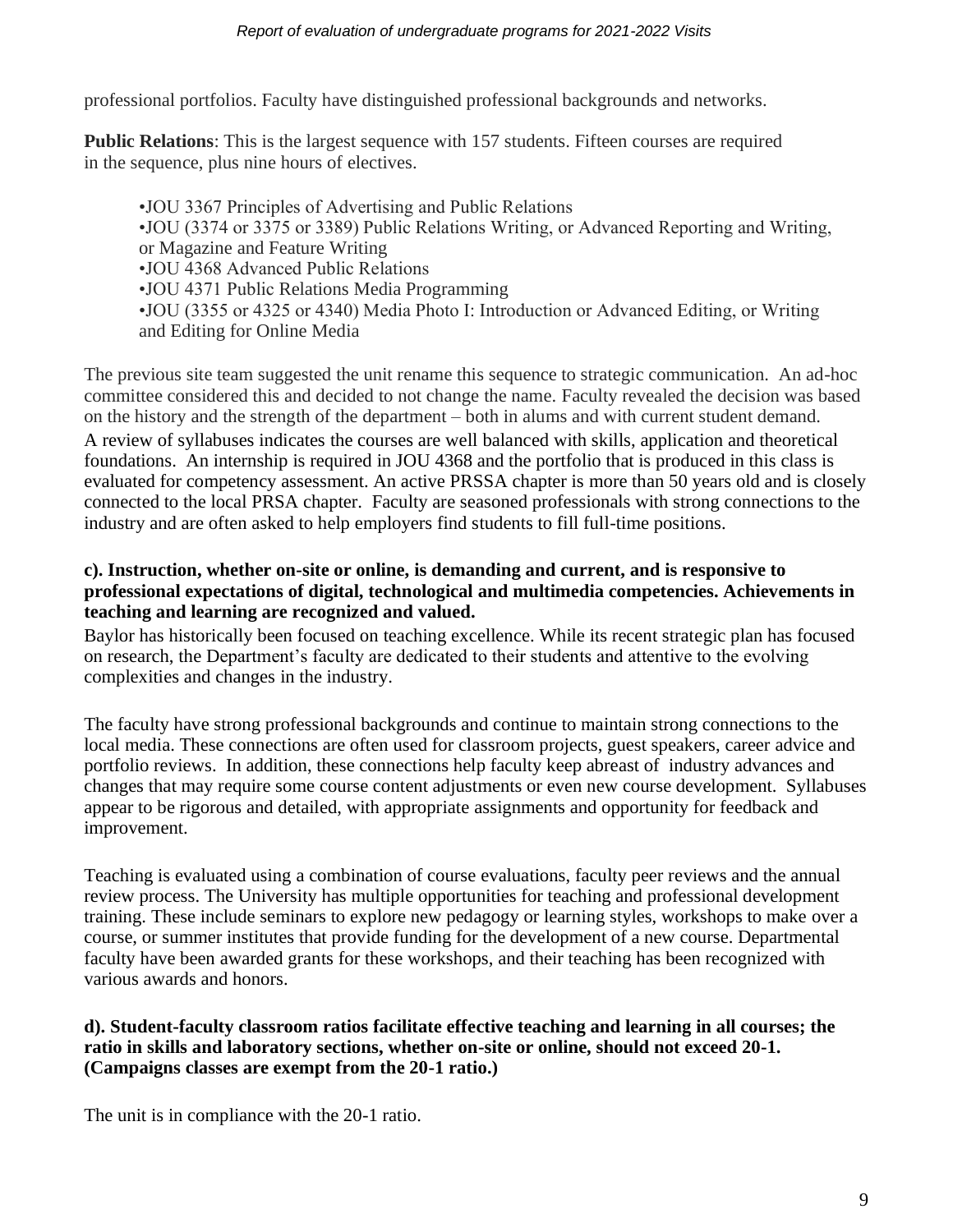### **e). The unit advocates and encourages opportunities for internship and other professional experiences outside the classroom and supervises and evaluates them when it awards academic credit.**

Students may earn up to three hours of internship credit twice, for a total of six semester hours. The Baylor Career Center offers career development resources, including job fairs and information about internships. Students are also encouraged to connect with a journalism faculty member for mentoring and career connections in their area of professional interest. The Department has increased its focus on professional development by offering Café Castellaw breakfasts at which students can receive feedback on their resumes and portfolios. The Department also has an active social media presence on which alumni post employment opportunities.

The Department offers a robust selection of student media that gives students opportunities to polish their skills, including a student multimedia news organization, a magazine, a yearbook and chapters of the Public Relations Student Society of America and the National Association of Black Journalists.

# **SUMMARY:**

The sequence curriculum is fairly balanced between theory and skills. As in most programs, public relations and advertising tilt slightly more theoretical and news editorial and photojournalism lean slightly toward skills. Electives hopefully help balance these out. The faculty are dedicated to keeping content relevant and current. The Department has several strong student organizations that enhance the classroom experience.

Faculty were resilient in responding to the demands of COVID protocols. They remained focus on their students and teaching while being productive outside the classroom.

Overall evaluation, compliance/non-compliance: **COMPLIANCE**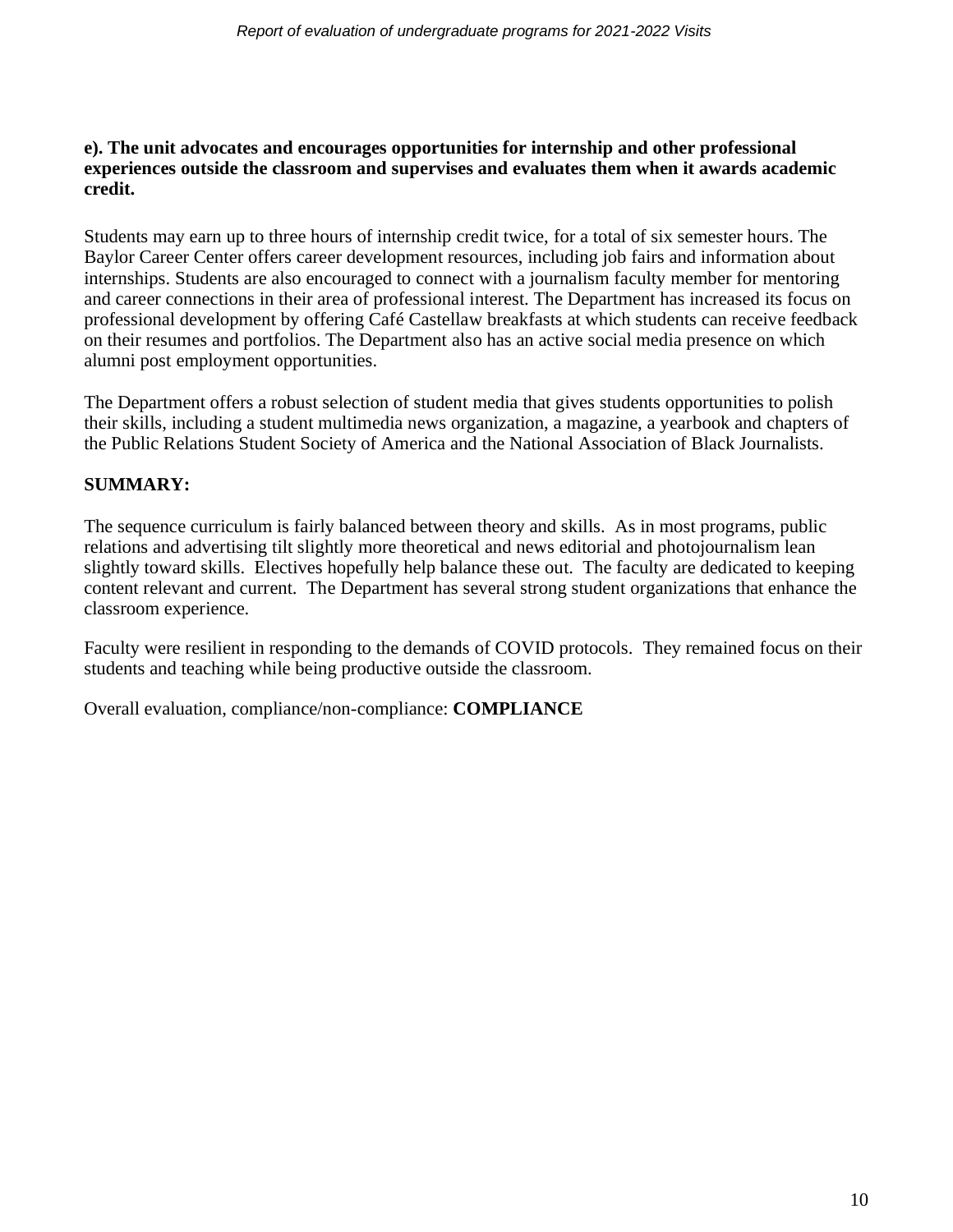# **PART II — Standard 3: Diversity and Inclusiveness**

**Unit performance with regard to indicators:**

**a). The unit has a written diversity plan for achieving an inclusive curriculum, a diverse faculty and student population, and a supportive climate for working and learning and for assessing progress toward achievement of the plan. The diversity plan should focus on domestic minority groups and, where applicable, international groups. The written plan must include the unit's definition of diversity and identify the under-represented groups.**

The Department wrote its current diversity plan in 2015 and updates it regularly (last updated 2019). The University has its own diversity document.

The Department's diversity plan states: "The Baylor Department of Journalism, PR & New Media is committed to a policy of inclusiveness, understanding and acceptance regardless of race, ethnicity, religion, disability, sexual orientation, gender and age. Our goal is to foster the development of a new breed of journalists, PR professionals and mass media communicators whose work represents a much broader range of perspectives than in the past when the voices of underrepresented groups were ignored and misrepresented in the mainstream news media."

The Department's plan includes a detailed and broad definition of diversity. It also includes goals around curriculum, student and faculty recruitment, and leadership.

### **b). The unit's curriculum fosters understanding of issues and perspectives that are inclusive in terms of domestic concerns about gender, race, ethnicity and sexual orientation. The unit's curriculum includes instruction in issues and perspectives relating to mass communications across diverse cultures in a global society.**

The Department reports that in 2020-21, every faculty member included diversity "issues and perspectives" in their syllabuses and in their course content, a significant increase from the last selfstudy. The topics appear to be meaningful and well thought out.

Students agreed and remembered specific assignments or discussions.

Each semester, the Department Chair teaches a course titled "Gender, Race and Media." The course, new since the last re-accreditation visit, covers "gender, race, ethnicity, sexual orientation and other forms of diversity." The course is popular and has received positive reviews from students.

The Department has also supported study abroad programs and hosted programs such as the Black Gospel Music Restoration Project, a nationally recognized effort to identify and preserve the Black Gospel music tradition.

### **c). The unit demonstrates effective efforts to recruit women and domestic minority faculty and professional staff and, where feasible, recruits international faculty and professional staff.**

The full-time faculty numbers 15, the same as the last re-accreditation visit. Two of the 15, or 13.3 percent, are Black women, including the Chair and the Fred Hartman Distinguished Professor. The rest of the full-time faculty are white.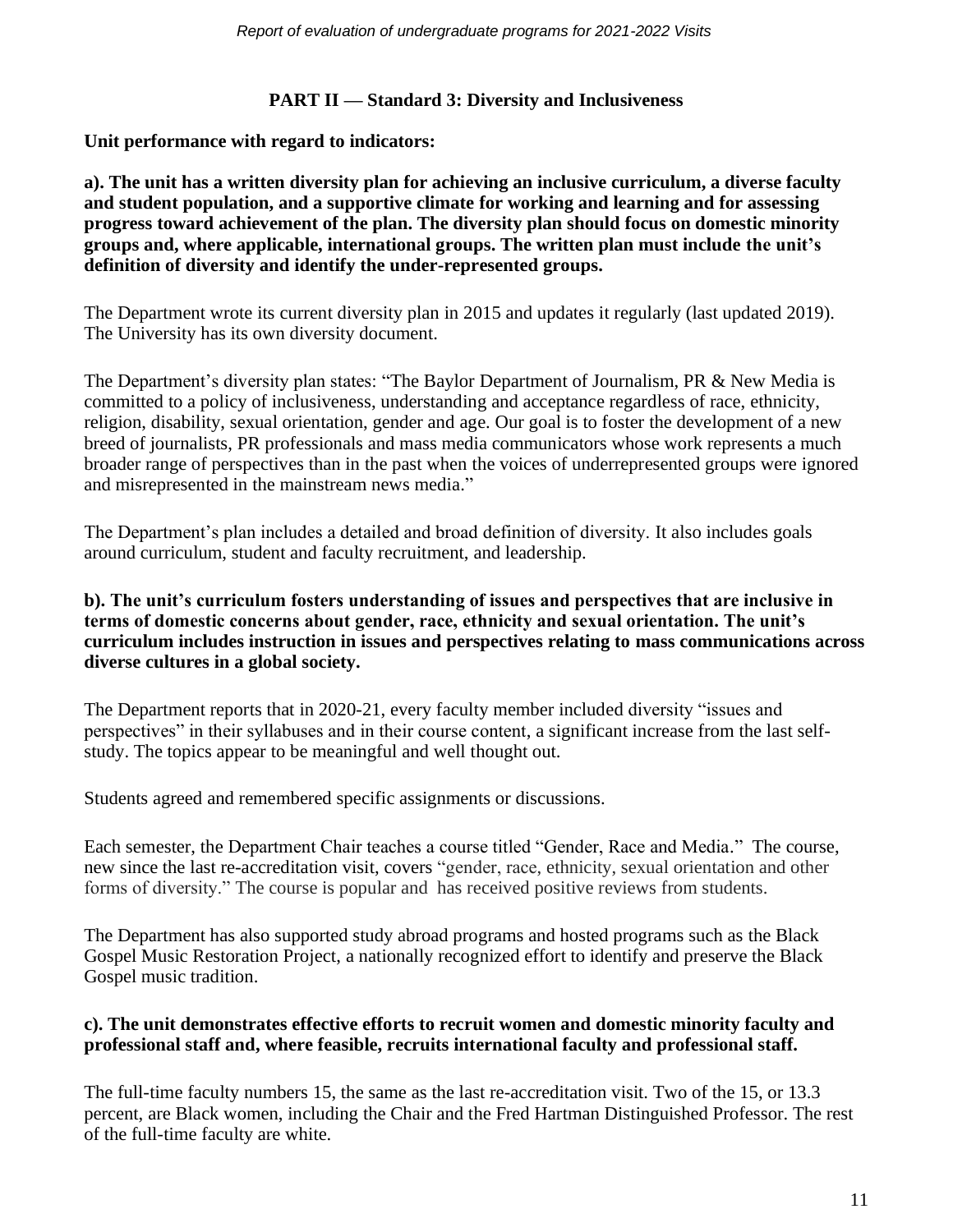Of the 15 full-time faculty members, two are professors, two are associate professors and two are assistant professors.

Of the full-time lecturers, six are senior lecturers and two are lecturers.

The 15<sup>th</sup> faculty member is the Fred Hartman Distinguished Professor.

Since the last visit, the Department has made four full-time hires – one international woman who had to leave due to a family situation; two white men; and one Black woman. The Black woman was hired for the three-year Fred Hartman Distinguished Professor position.

Among the four current adjuncts, one is a Latina. Another Latina is going to start teaching in the fall, and a Black woman has been invited to teach.

The Department is making efforts to diversify its faculty by advertising in diverse outlets and recruiting at conferences. As they did with the current Fred Hartman Distinguished Professor, the Department is trying to identify alumni who might want to come back and work for the school.

The Department faces four retirements over the next two years, presenting a not-to-be-missed opportunity for diversifying its faculty.

### **d). The unit demonstrates effective efforts to help recruit and retain a student population reflecting the diversity of the population eligible to enroll in institutions of higher education in the region or population it serves, with special attention to recruiting under-represented groups.**

In the Spring of 2021, the Department's enrollment was 78 percent women and 22 percent men, a bit more balanced than in the 2014 cycle when it was 84 percent women and 16 percent men. Non-white, non-Latinx identifying students made up just over 30 percent of the enrolled undergraduate population in the Department in Spring 2021.

Since the 2014 visit, the Department made significant strides with under-represented, domestic groups, reaching 8.7 percent Black students in the Fall of 2019, and 16.4 percent for Latinx students in the Fall of 2018. Those are significantly better than in 2014 when the Department's students were 5.3 percent Black and 13.6 percent Latinx.

Unfortunately, those numbers fell to 6.8 percent and 13.3 percent, respectively, in Spring of 2021. The Department has been on par with or slightly better than the University in both categories over the last two years.

The Texas population overall is 13 percent Black and 39 percent Latinx.

The Department's Asian student population in Spring 2021 was 4.7 percent, up from 2.8 percent in 2014.

The Department offers scholarships to all non-white and economically disadvantaged students. Overall, Department scholarships, which are in addition to funds provided by the University, average \$2,000.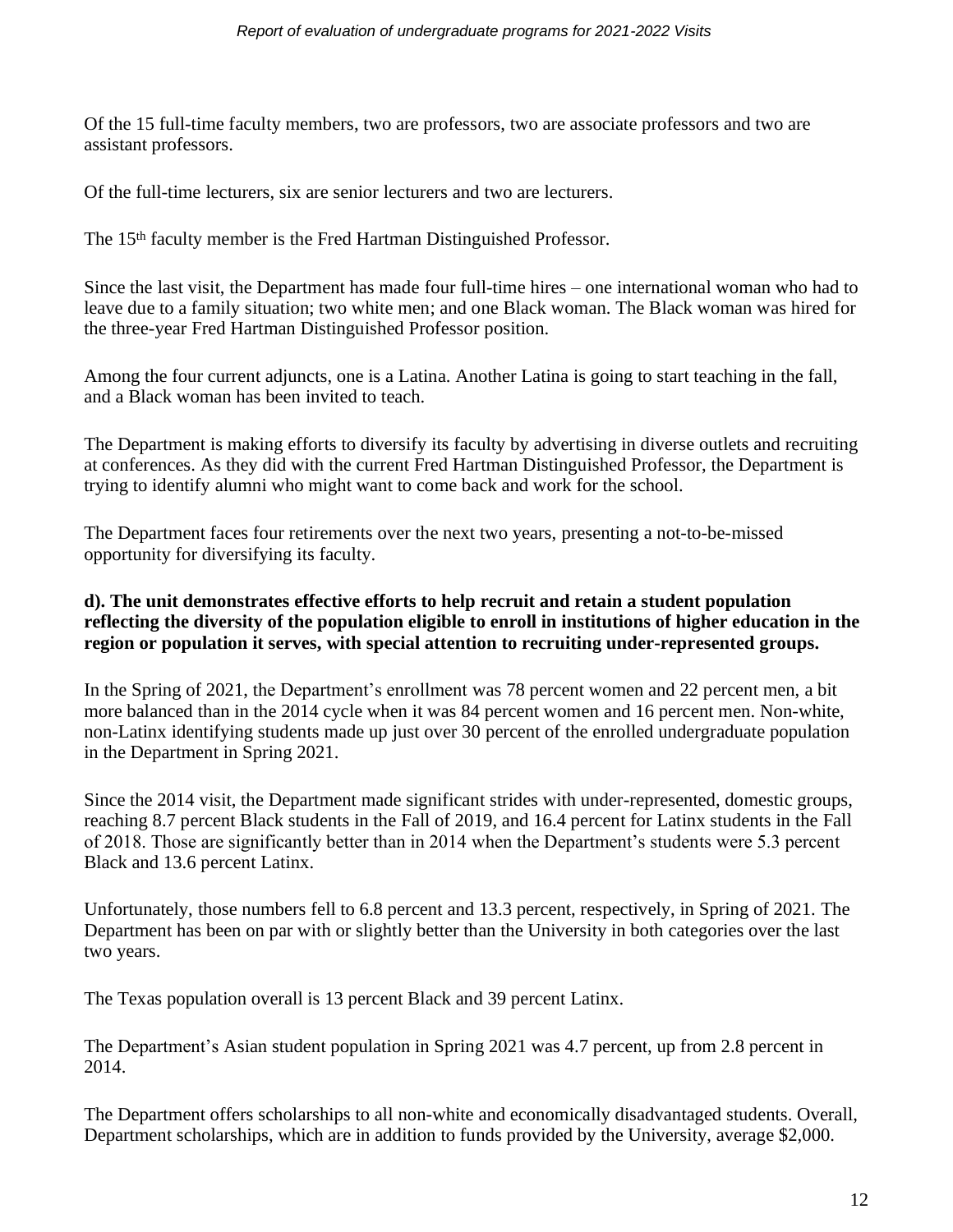The Department also awards up to \$7,500 per semester to students with high financial need.

The Department Chair and two alumni funded the endowment of a scholarship aimed at students who are members of the National Association of Black Journalists.

The Department participates in annual high school recruiting events and has strategically chosen high schools and community colleges to send recruitment materials and visit when possible.

### **e) The unit has a climate that is free of harassment and all forms of discrimination, in keeping with the acceptable cultural practices of the population it serves, accommodates the needs of those with disabilities, and values the contributions of all forms of diversity. Accreditation site visit teams will apply this standard in compliance with applicable federal and state laws and regulations, as well as the laws of the countries in which non-U.S. institutions are located.**

The Department's most recent diversity plan, written in 2015 and most recently updated in 2019, has become a model across campus and is significantly more robust than previous plans.

Faculty and students both spoke positively of the Department's climate, calling it friendly, collegial and inclusive.

The student chapter of the National Association of Black Journalists, founded since the last visit, is growing and receiving support from the Department.

It is notable that the Department includes sexual orientation in its diversity statement. Only one other department on campus does that. It is also notable that almost every faculty member in the Department has a "Safe Space" sticker on their door. Students said this is unusual around campus and said the Department is one of the leaders on campus when it comes to issues of diversity. However, students also expressed concern about the relative lack of racial and ethnic diversity both in the faculty and in the student body. Concerns about the comfort level of LGBTQ students was also expressed.

# **SUMMARY:**

The Department has made strides in its curriculum, including statements and content on diversity, equity and inclusion in every syllabus and class. Students were able to quickly identify diversity-related coursework and were complimentary of the Department for its campus leadership.

The Department will lose four of its most senior faculty members – two tenured and two senior lecturers – to retirement over the next two years. It would be a shame if the Department and the University do not use this moment to add racial and ethnic diversity to the faculty.

Overall evaluation, compliance/non-compliance: **COMPLIANCE**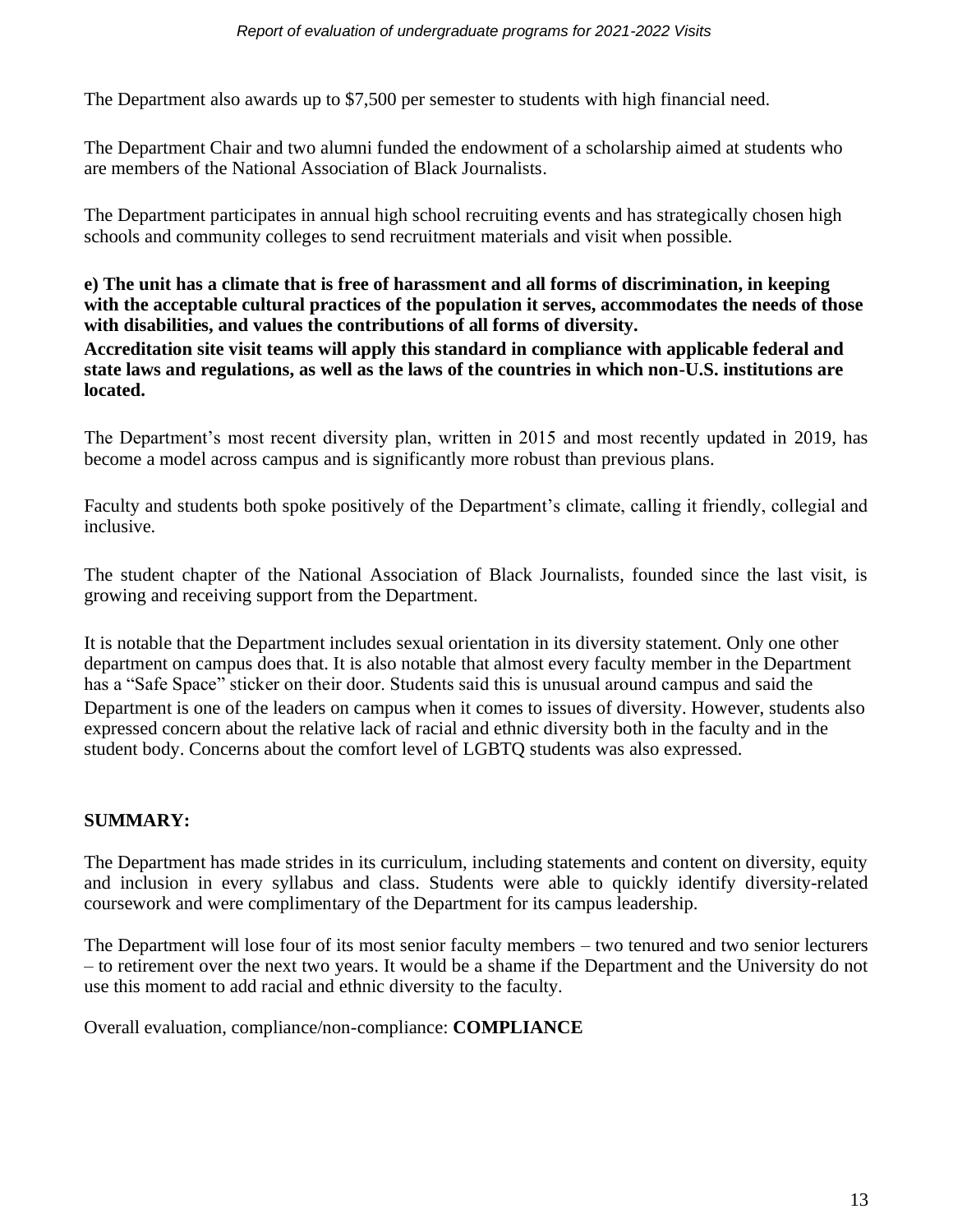|                                        | percent of total | percent of total |             |         |
|----------------------------------------|------------------|------------------|-------------|---------|
| Group                                  | <b>Female</b>    | faculty          | <b>Male</b> | faculty |
|                                        |                  |                  |             |         |
| Black/African American                 |                  | 13               |             | 13      |
| White                                  |                  | 87               |             | 87      |
| American Indian/Alaskan native         |                  |                  |             |         |
| Asian                                  |                  |                  |             |         |
| Hispanic/Latino (any race)             |                  |                  |             |         |
| Native Hawaiian/other Pacific Islander |                  |                  |             |         |
| Two or more races                      |                  |                  |             |         |
| Other race                             |                  |                  |             |         |
| International (any race)               |                  |                  |             |         |

# Table 8. Temporary Faculty Fall 2019-20

|                                        | percent of total |         |             | percent of total |  |
|----------------------------------------|------------------|---------|-------------|------------------|--|
| Group                                  | <b>Female</b>    | faculty | <b>Male</b> | faculty          |  |
|                                        |                  |         |             |                  |  |
| Black/African American                 |                  |         |             |                  |  |
| White                                  |                  | 75      |             | 75               |  |
| American Indian/Alaskan native         |                  |         |             |                  |  |
| Asian                                  |                  |         |             |                  |  |
| Hispanic/Latino (any race)             |                  | 25      |             | 25               |  |
| Native Hawaiian/other Pacific Islander |                  |         |             |                  |  |
| Two or more races                      |                  |         |             |                  |  |
| Other race                             |                  |         |             |                  |  |
| International (any race)               |                  |         |             |                  |  |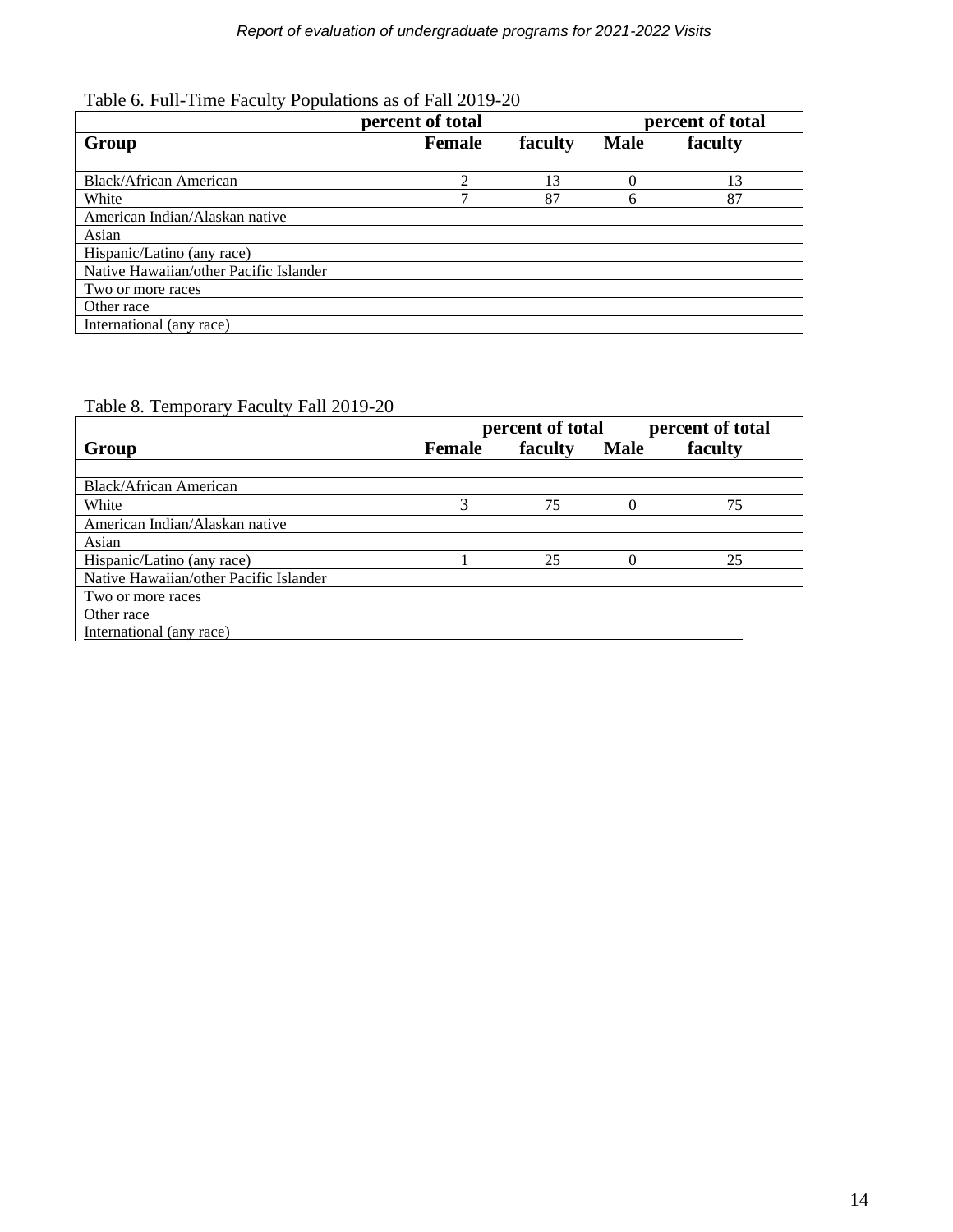# **PART II — Standard 4: Full-Time and Part-Time Faculty**

# **Unit performance with regard to indicators:**

### **a). The unit has written criteria for selecting and evaluating the performance of all full-time and part-time faculty and instructional staff**.

The Department follows the University's policies as laid out in the Faculty Handbook and Personnel Policies. According to its policies, the University follows anti-discrimination laws but as a religious institution "is exempt from compliance with select provisions of certain civil rights laws, and Baylor is also exempt from prohibitions against discrimination based on religion."

The Department chair creates a search committee for all vacancies. The committee writes the job description and solicits applications through advertising and other methods. The committee narrows candidates and invites top candidates to campus for interviews with faculty and leadership. The final hiring decision is made by the Chair.

Before the last re-accreditation visit, there was not a formal process for hiring adjunct faculty. There is now a committee that vets candidates for adjunct positions and makes recommendations to the Chair, who makes the final decision. The Chair notes that COVID budget restrictions have limited the hiring of adjuncts.

The Department also follows University policies for evaluation of faculty. These include the use of student teaching evaluations, annual activity reports and evaluations by the Chair.

The Department Chair uses reports from the University's institutional research office each semester to account for and as necessary adjust faculty workload. The reports are also checked by the Dean at the College level.

### **b). Full-time faculty have primary responsibility for teaching, research/creative activity and service.**

The full-time faculty have taught 89 percent to 96 percent of core and required courses since the 2017- 18 academic year.

Tenured faculty typically teach a 2-2 load while lecturers and senior lecturers typically teach a 4-4 load. In both cases, adjustments are made depending on administrative duties, research and other considerations.

### **c). Credentials of the unit's faculty represent a balance of professional and scholarly experience and expertise kept current through faculty development opportunities, relationships with professional and scholarly associations, and appropriate supplementation of part-time and visiting faculty.**

The Department's full-time faculty includes two full professors, two associate professors and two assistant professors, along with six senior lecturers, two lecturers and the Fred Hartman Distinguished Journalism Professor. Eight of the full-time faculty members have doctoral degrees and the rest have master's degrees.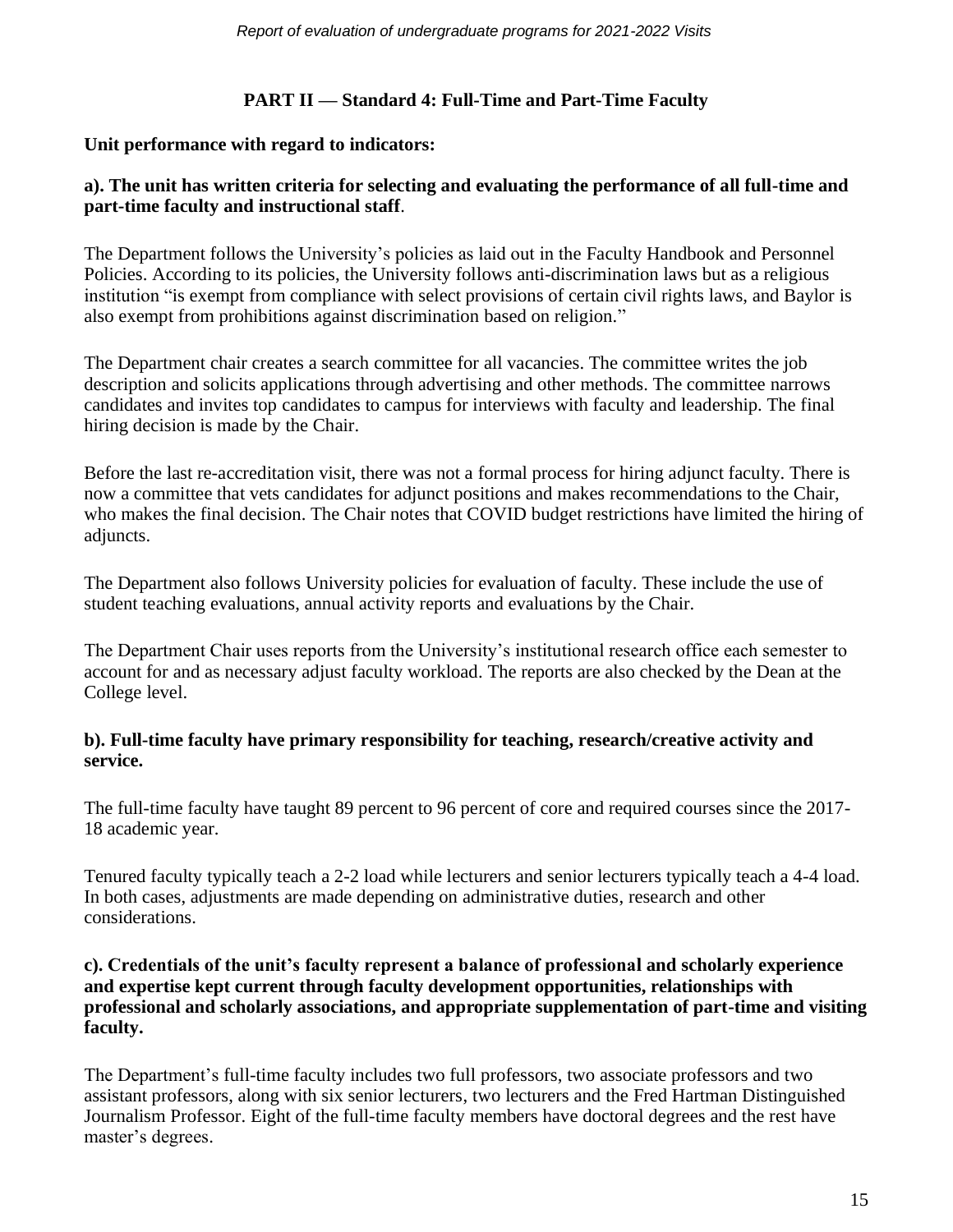The gender breakdown is seven women and eight men.

The Department chair is Black (and is the first Black female department chair at Baylor), and the Fred Hartman Chair is Black. One of the five adjunct faculty members is a Latina woman.

### **d). The unit regularly evaluates instruction, whether onsite or online, using multiple measures that include student input.**

The University opens student evaluations two weeks before the end of each term and makes the results available to faculty after final grades are submitted.

### **e). The faculty has respect on campus for its university citizenship and the quality of education that the unit provides.**

The Chair is respected around campus, as are the Department's faculty. Professor Robert Darden is known on campus and around the country for his research and writing about Black Gospel music, and for founding the Black Gospel Music Restoration Project. Other faculty members are active in industry groups, church groups and other projects.

Baylor University aspires to R1 status in the next few years, and administrators on campus said the Department is doing its part to increase research productivity and grant funding.

# **SUMMARY:**

The Department has policies and procedures for hiring, evaluating and promoting full- and part-time faculty.

As mentioned above, the Department will lose four of its most senior faculty members – two tenured and two senior lecturers – to retirement over the next two years. Those are significant losses and there are concerns within the Department that the University will not fill all four. Losing any of those lines would be a significant loss to such a small department. On the other hand, if the lines are approved for hiring, the Department has an opportunity to be strategic about where it wants to go and to hire accordingly.

### **Overall evaluation, compliance/non-compliance:** COMPLIANCE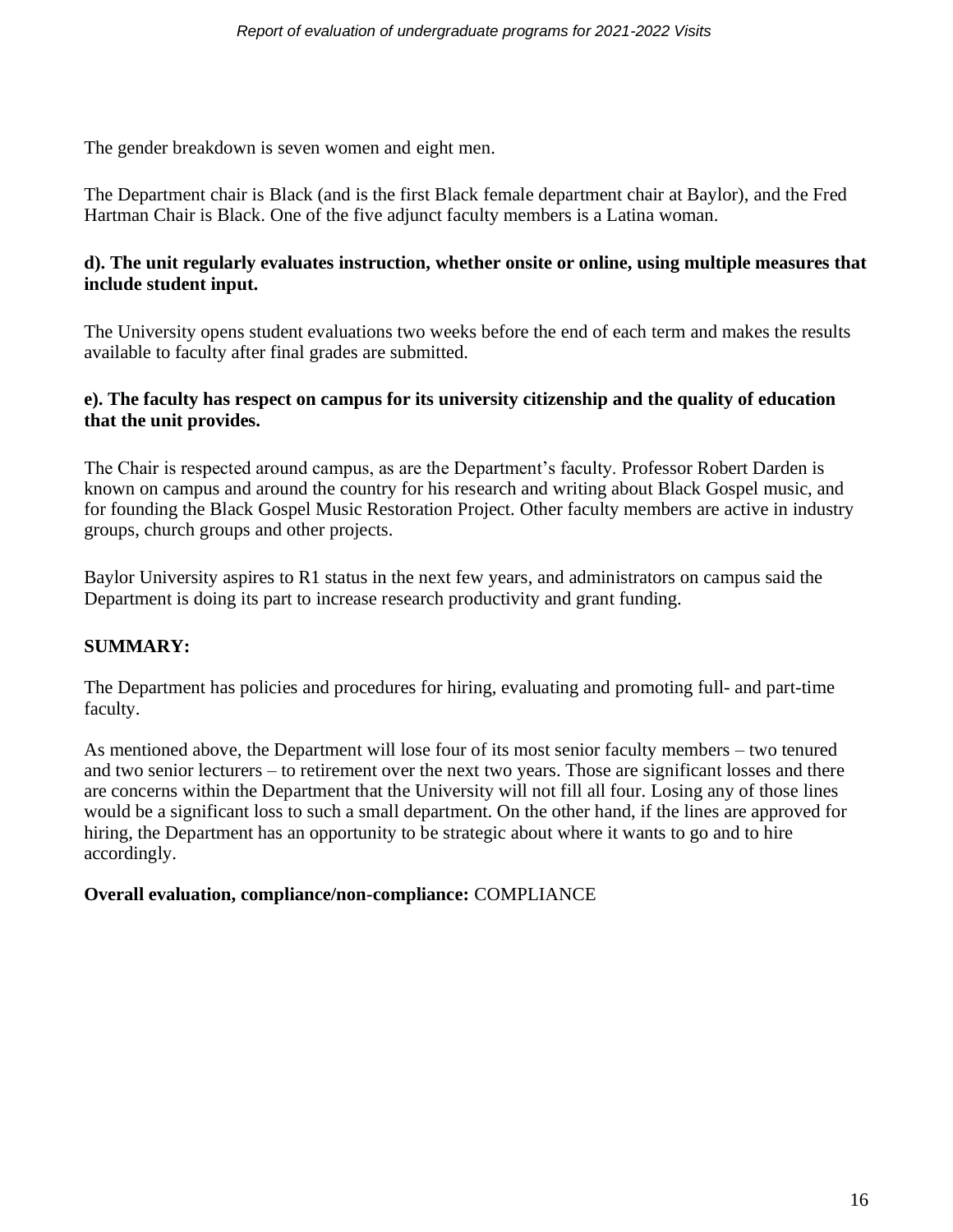# **PART II — Standard 5: Scholarship: Research, Creative and Professional Activity**

# **Unit performance with regard to indicators:**

# **a). The unit requires, supports and rewards faculty research, creative activity and/or professional activity.**

The unit's 15 faculty have been productive since the last site visit. In total, they have published 407 pieces of scholarship or creative and/or professional endeavor, received 30 honors and awards, and have received 17 grants. Full-time faculty, tenure-track as well as lecturers, are productive in scholarship that includes creative works, refereed articles, conference papers and professional publications.

Tenure-track faculty are given teaching release time in order to focus on research activity. Funding is generously provided for research and creative activity. A summer institute provides stipends to assist new tenured or tenure-track faculty in building a scholarly agenda for tenure promotion success. Summer, as well as semester sabbaticals are available in addition to multiple campus funding programs to support research. Nine faculty members have been awarded grants or sabbaticals over the past six years. In addition, faculty receive up to \$3,000 per year for academic and/or professional conferences.

### **b). The unit specifies expectations for research, creative activity and/or professional activity in criteria for hiring, promotion and tenure.**

The Department exists within a University seeking R1 research status. Once a primarily "teaching" institution, Baylor's recent commitment to research is outlined in its strategic plan which affirms its aspiration to "transform lives around the world through ground-breaking research and evidence-based, capacity-building partnerships that address the critical issues of our time and create a foundation for future discoveries." The University recently adopted a vision called Illuminate prioritizing research in the areas of health, data science, materials sciences, human flourishing, leadership and ethics, and Latin America. The University's tenure document defers to the academic units to establish departmental tenure guidelines approved by the Office of the Provost.

As such, the Department's tenure guidelines require that candidates demonstrate research comparable to journalism departments in R1 universities. Specific requirements are outlined in the tenure guidelines as follows:

- oEight or more papers published in international or national level journals, and 10 or more peer-reviewed conference presentations;
- oSeven or more juried exhibitions of a national or international scope;
- oA scholarly book with a reputable publisher or a letter of acceptance/contract for publication; and two papers published in international or national level journals; or
- oTwenty or more substantial publications of professional work (national or international level) and three peer-reviewed articles or conference presentations.

Since the last visit, one faculty member earned tenure and promotion to associate professor and two tenured faculty were promoted to full. There is also a promotion path for lecturers. Currently, one lecturer is in the process of being considered for senior lecturer, six of the eight lecturers are already at that level. The Department has hired one tenure-track professor since the last visit. Policy states that tenure-track positions require a Ph.D. and a proven research record. The job description referenced the desire for a dynamic scholar, but did not indicate research expectations.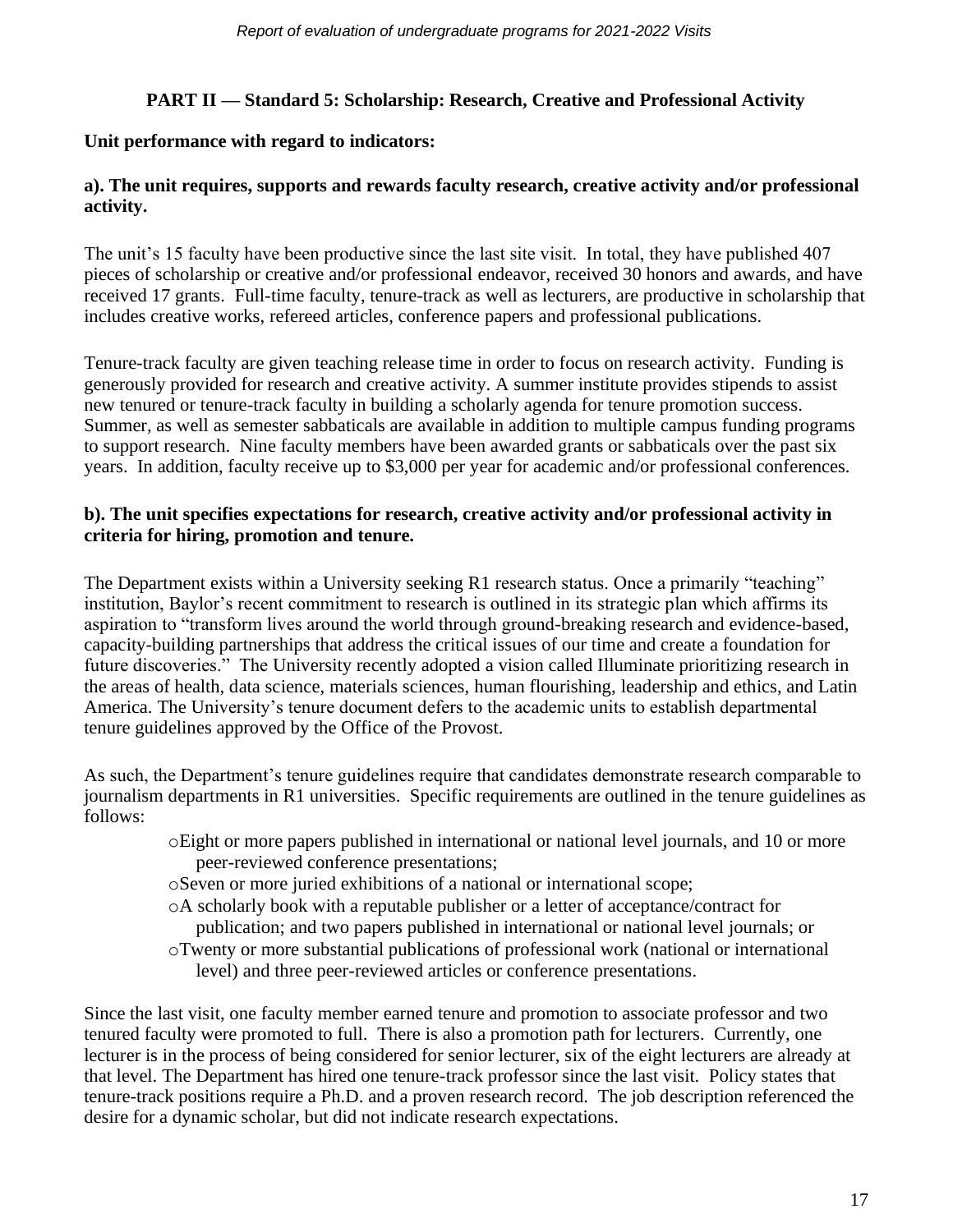The University outlines the requirements for promotion to full professor.

### **c). Evaluation criteria for promotion, tenure and merit recognition account for and acknowledge activities appropriate to faculty members' professional as well as scholarly specializations.**

Research, creative and professional expectations for tenure are clearly documented. They include a combination of scholarly work, conference papers, books, juried exhibitions and publication of professional work.

### **d). Faculty members communicate the results of research, creative and/or professional activity to other scholars, educators and practitioners through presentations, productions, exhibitions, workshops and publications appropriate to the activity and to the mission of the unit and institution.**

Since the last visit, the Department's faculty have been productive in each facet of scholarly activity, including publishing, making invited presentations, earning grants and multiple awards and honors. *(See scholarship table below.)*

### **e). The unit fosters a climate that supports intellectual curiosity, critical analysis and the expression of differing points of view.**

There appears to be a nice balance of research that covers creative endeavor, scholarly inquiry and work that informs classroom teaching. Faculty members commend their colleagues for being supportive of the strengths of each individual.

# **SUMMARY:**

Overall, faculty members are productive in research and creative endeavors. The campus provides competitive funding opportunities that Department faculty have been successful in receiving. Faculty are enthusiastic about the work they do, the support they receive from the University and the appreciation they receive from colleagues.

Overall evaluation, compliance/non-compliance: **COMPLIANCE**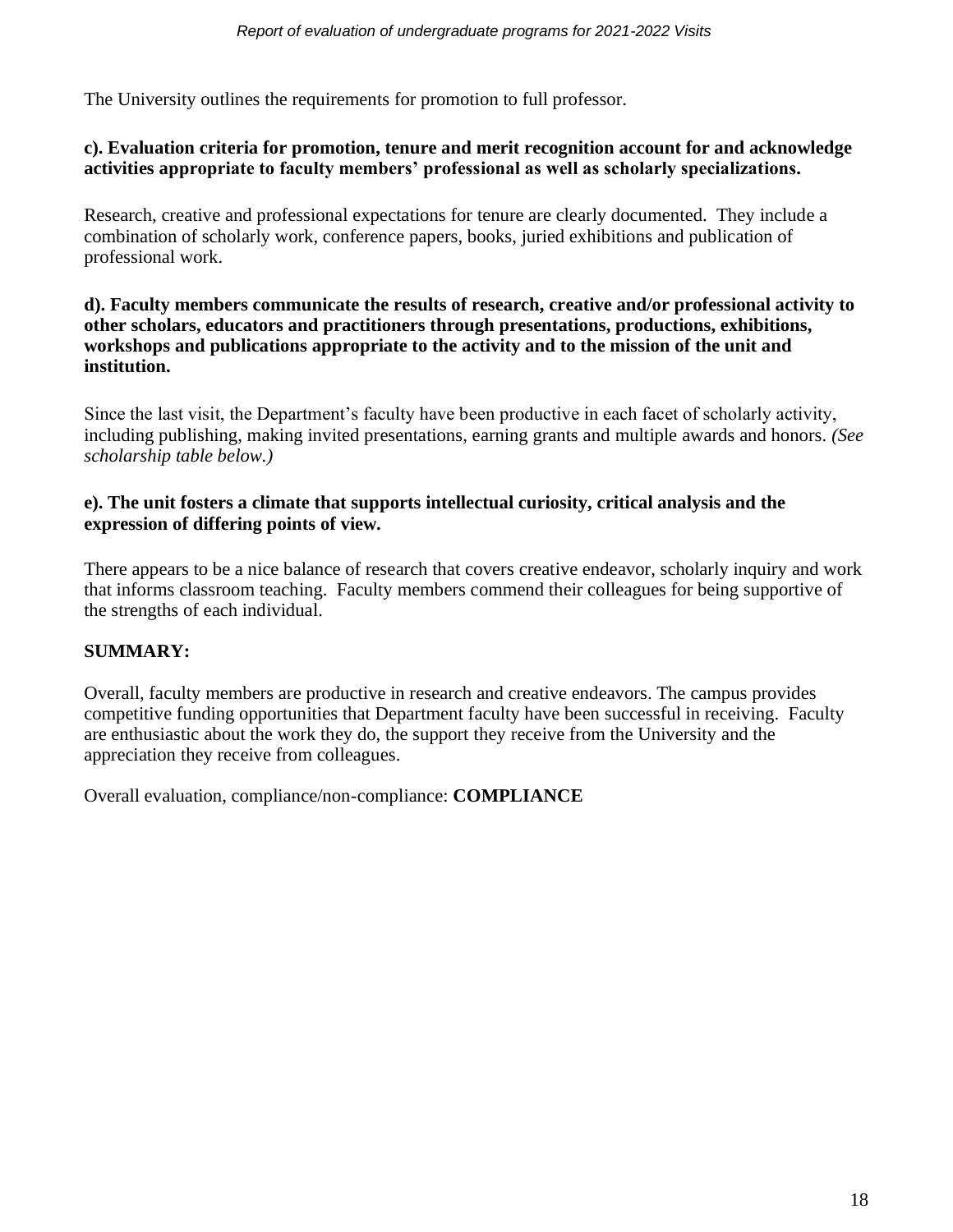|                                                                                 |                               | <b>Individuals</b>                          |                                                                 |                                                  |                                            |                       |
|---------------------------------------------------------------------------------|-------------------------------|---------------------------------------------|-----------------------------------------------------------------|--------------------------------------------------|--------------------------------------------|-----------------------|
| Scholarship, Research,<br><b>Creative and Professional</b><br><b>Activities</b> | <b>Total</b><br>from<br>Unit* | <b>Full</b><br><b>Professo</b><br>rs<br>(3) | <b>Associat</b><br>$\mathbf{e}$<br><b>Professo</b><br>rs<br>(2) | <b>Assistant</b><br><b>Professo</b><br>rs<br>(4) | <b>Other</b><br>Faculty*<br>$\ast$<br>(11) | <b>Totals</b><br>(20) |
| <b>Awards and Honors</b>                                                        | 30                            | 20                                          | $\overline{2}$                                                  | 3                                                | 5                                          | 30                    |
| <b>Grants Received Internal</b>                                                 | 8                             |                                             | $\mathbf{1}$                                                    | $\mathbf{1}$                                     | 6                                          | 8                     |
| <b>Grants Received External</b>                                                 | 9                             |                                             | $\mathbf{1}$                                                    | 6                                                | $\overline{2}$                             | 9                     |
| Scholarly Books, Sole- or Co-<br>authored                                       | $\overline{7}$                | $\overline{4}$                              | $\mathbf{1}$                                                    | $\overline{2}$                                   |                                            | $\overline{7}$        |
| Textbooks, Sole- or Co-<br>authored                                             |                               |                                             |                                                                 |                                                  |                                            |                       |
| <b>Books Edited</b>                                                             | $\overline{4}$                |                                             |                                                                 |                                                  | $\overline{4}$                             | $\overline{4}$        |
| <b>Book Chapters</b>                                                            | 8                             | 6                                           |                                                                 | $\overline{2}$                                   |                                            | 8                     |
| Monographs                                                                      |                               |                                             |                                                                 |                                                  |                                            |                       |
| <b>Articles in Refereed Journals</b>                                            | 41                            | 18                                          | 3                                                               | 18                                               | $\overline{2}$                             | 41                    |
| <b>Refereed Conference Papers</b>                                               | 51                            | 29                                          | $\overline{2}$                                                  | 20                                               |                                            | 51                    |
| <b>Invited Academic Papers</b>                                                  |                               |                                             |                                                                 |                                                  |                                            |                       |
| <b>Encyclopedia Entries</b>                                                     | $\mathbf{1}$                  | $\mathbf{1}$                                |                                                                 |                                                  |                                            | $\mathbf{1}$          |
| <b>Book Reviews</b>                                                             | 5                             |                                             |                                                                 | $\overline{2}$                                   | $\overline{3}$                             | 5                     |
| Articles in Non-refereed<br>Publications                                        | 156                           | 29                                          |                                                                 |                                                  | 127                                        | 156                   |
| <b>Juried Creative Works</b>                                                    | 10                            |                                             | $\overline{2}$                                                  | 8                                                |                                            | 10                    |
| Non-juried Creative Works                                                       | $\overline{4}$                |                                             |                                                                 |                                                  | $\overline{4}$                             | $\overline{4}$        |
| Other (please specify): Invited<br><b>Academic Presentations</b>                | 120                           | 42                                          | 3                                                               | 16                                               | 59                                         | 120                   |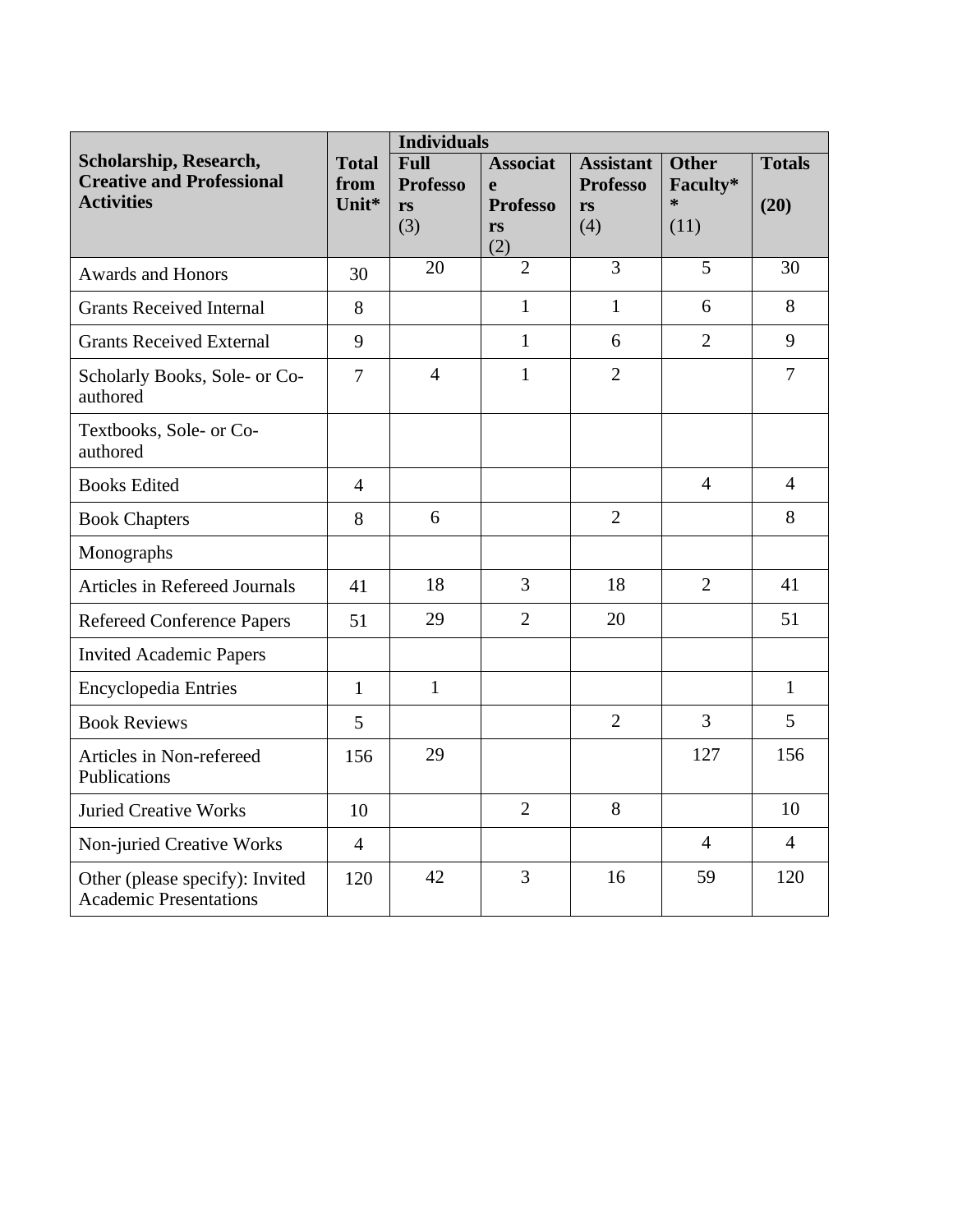### **PART II — Standard 6: Student Services**

### **Unit performance with regard to indicators:**

### **a). Faculty and/or professional advising staff ensure that students are aware of unit and institutional requirements for graduation and receive career and academic advising.**

Advising begins when educational options and degree requirements are shared with prospective students during campus visits and with entering first-year students during Orientation. First-years, sophomores, juniors and transfer students are advised by the College of Arts & Sciences Advising (CASA) office, in consultation with the Department. There is a CASA liaison assigned to the Department. Students are not allowed to register for courses without meeting with a CASA adviser, who meets with each student at least once a semester. Advising staff utilize a variety of software to communicate with students and track their progress toward graduation. Seniors are encouraged to meet with the Department's undergraduate program director for optional supplemental academic advising in their final semesters.

Baylor offers a Career Center, where each student has access to "career success professionals" assigned to their major. The center offers career development resources such as resume and career counseling, job fairs and information about jobs and internships. The Career Center collects information about graduates' job placement rates up to 90 days post-graduation. The Department's 90-day rate of students reporting successfully obtaining a job or admittance to graduate school was 73 percent in spring 2019 and 68 percent in 2020. In May and August 2021, the department's job placement was about 96 percent.

The Department also provides specialized career counseling and assistance, including a career workshop every semester to help with resumes and portfolios, a Department Facebook page on which to share job opportunities and a bulletin board with job postings.

Students and young alumni say they find journalism faculty and publication advisers generally a better resource for academic advising, career advice and networking than the University's resources. One student said that she found the faculty "more accessible, more stable and more invested in me as a person." A recent alumna said that the professional networking provided through guest speakers in her journalism classes was "better than any career fair I've been to. They are bringing the career fair to you."

### **b). Faculty are available and accessible to students.**

Students are encouraged to seek academic and career advice and mentoring from journalism faculty at any time. Faculty members have required office hours based on how many credit hours they teach, and also meet students informally outside of class. During the pandemic, virtual advising is available as well.

Students and alumni express great respect and appreciation for journalism faculty members, who they say keep have an open-door policy and are responsive and supportive mentors. A recent alumna said that the faculty's overall attitude is, "We are prepared and willing to be available." One current student said that the "COVID year" was tough, but his journalism classes and work on student media provided him stability.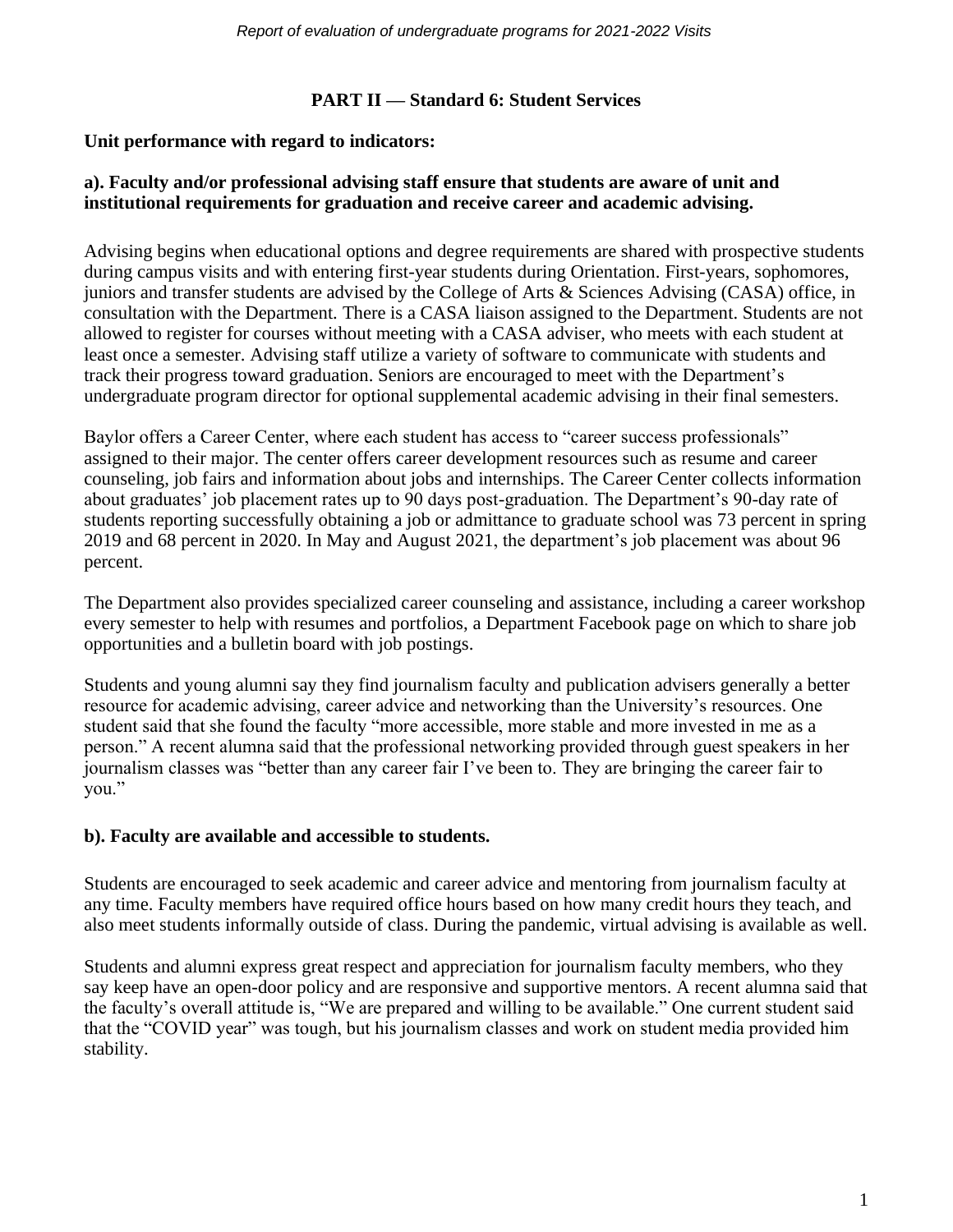### **c). The unit keeps students informed about the activities, requirements and policies of the unit.**

Both CASA and the Department keep students informed via a variety of communication methods, including bulletin boards, email, student success software and information on the Web. The Department has a social media presence as well.

### **d). The unit and the institution provide students with extra-curricular activities and opportunities that are relevant to the curriculum and develop their professional as well as intellectual abilities and interests.**

The student media are housed with the Department on the second floor of the Castellaw Communications Center, though they are financially independent of the Department and governed by a Student Publications Board. A former communications professional directs the award-winning media: the multimedia student news organization, The Baylor Lariat and Lariat TV News; The Roundup yearbook; and Focus magazine, all supported by a student sales and marketing staff. The Department also offers campus chapters of the National Association of Black Journalists and Public Relations Student Society of America. Students who participate in the Department's Budapest summer studyabroad program also produce a magazine, The Bundle, while they are there.

The Department frequently invites communications professionals to campus as guest speakers.

### **e). The accredited unit must gather, maintain and analyze enrollment, retention, graduation rates and other aggregate information for improving student services and reducing barriers to student success. The unit annually publishes retention and graduation information on its website.**

The University's office of Institutional Research collects and analyzes data related to student enrollment, retention and graduation, and shares the results with the Department. The Department chair and undergraduate program director examine the data to identify trends and the need to take any remedial action. For example, after noticing a dip in enrollment, the Department increased outreach to academic advisors and other units on campus to ensure they were aware of the journalism majors and minors available.

The University has employed several strategies and programs for improving retention, including Orientation and Welcome Week programming. It requires a New Student Experience course of all firstyear students, and the Department teaches a specialized section of that course for journalism students. The University also offers academic support such as tutoring, study strategies and mentoring through the Paul L. Foster Success Center.

The Department annually publishes retention and graduation information for its students on the "accountability" part of its website. The site reports a five-year average first-year retention rate of 79.1 percent, with a five-year high of 85 percent in 2019-20. The five-year average for students graduating in four years is 77.3 percent, of students graduating in five years is 83.3 percent, and of students graduating in six years is 81.8 percent.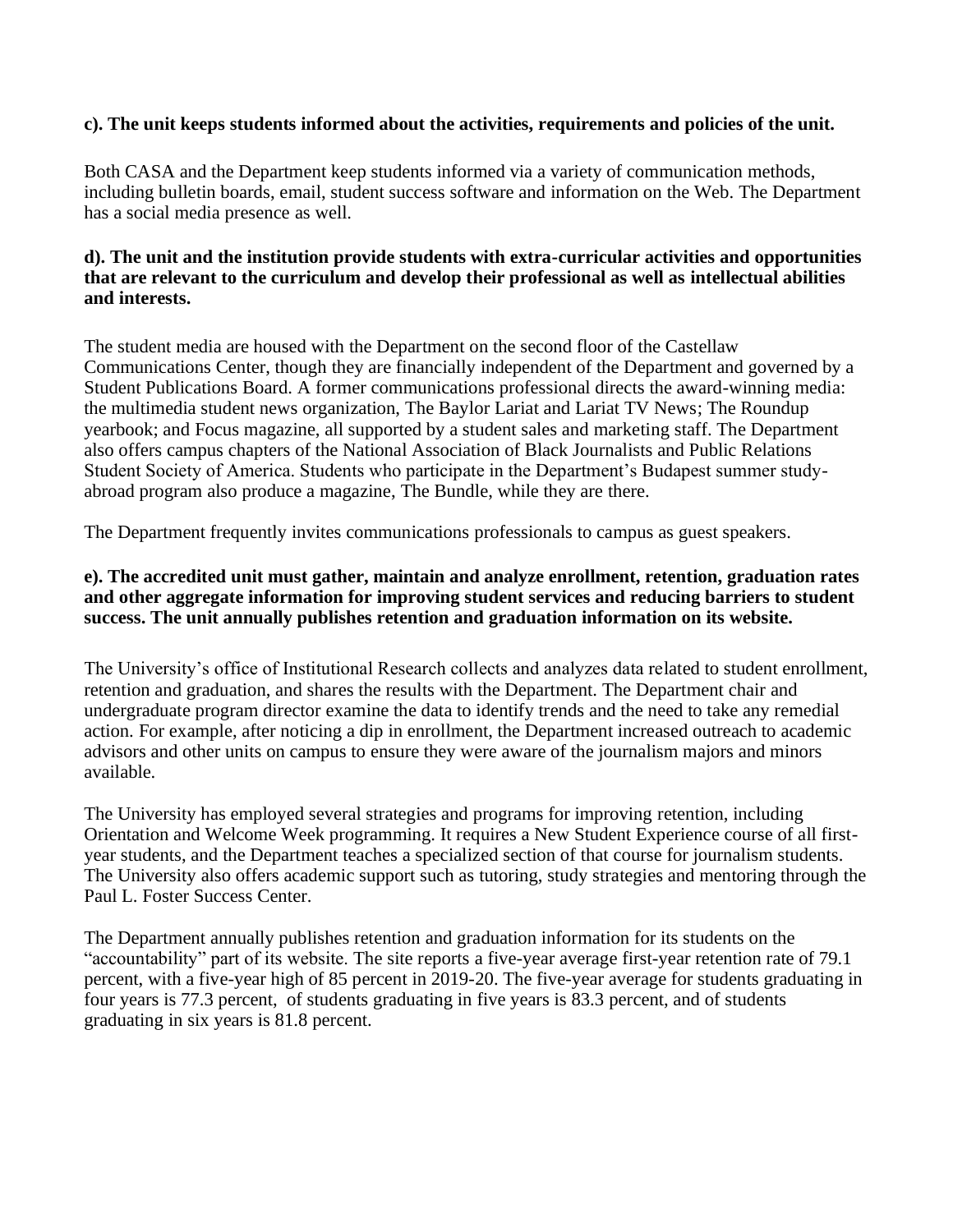### **SUMMARY:**

While most student services are handled by the University — including academic advising and career services — the Department supplements those services with its own events and outreach. Students report that the journalism faculty are responsive, accessible and supportive, and they praise the networking and career counseling they receive from their faculty and student media advisers. The journalism curriculum is complemented by a robust array of award-winning student media, including a multimedia news operation, a magazine and a yearbook. The Department works with the University's institutional research office to analyze enrollment, retention and graduation information, and to respond to trends with any necessary corrective action.

#### **Overall evaluation, compliance/non-compliance:**

### **COMPLIANCE**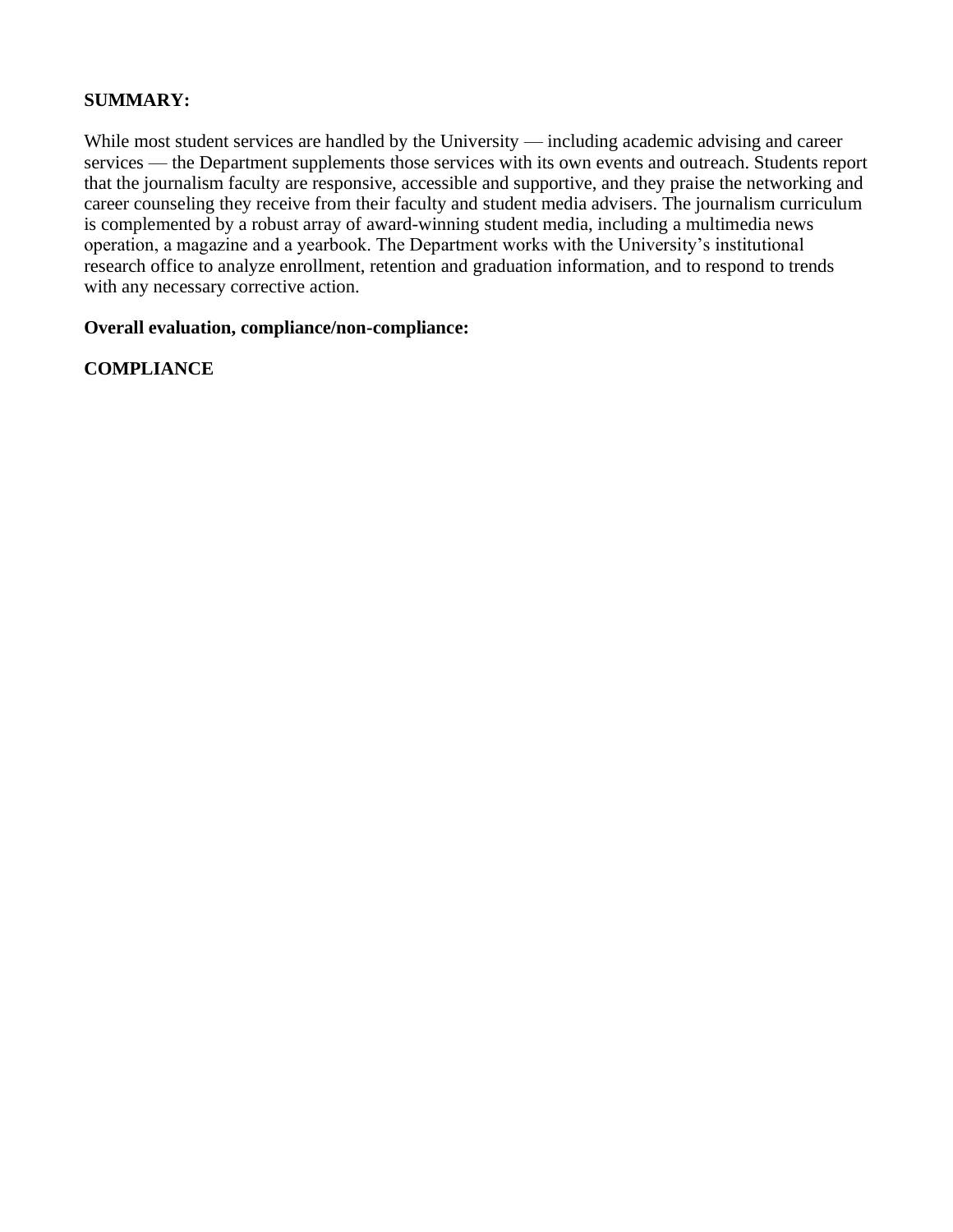# **PART II — Standard 7: Resources, Facilities and Equipment**

### **Unit performance with regard to indicators:**

### **a). The unit has a detailed annual budget for the allocation of its resources that is related to its long-range, strategic plan.**

The Department has a base budget from the College of Arts & Sciences that covers operating expenses, and it has a detailed budget for allocation of that money. The Chair files annual and three-year budget requests with the College of Arts & Sciences to address both immediate needs and long-range strategic needs, such as equipment replacements. The Chair works with the A&S financial manager to arrive at recommendations for salary requests. The Chair then meets with the divisional Dean of A&S to submit the budget requests, which are reviewed by the Dean, Provost and President. A similar process is followed by units across campus. In addition, the Department receives a portion of the graduate tuition to support the graduate program.

### **b). The resources that the institution provides are adequate to achieve the unit's mission. The resources are fair in relation to those provided other units.**

The overall budget for the Department was \$1,620,129 in 2018-19, \$1,474,235 in 2019-20 and \$1,594,926 in 2020-21. (Each Department was asked to relinquish some of the funds in its operating budget due to COVID-related cuts, but those funds were largely restored.) The unit has been allowed to fill vacant lines in order to sustain a full-time faculty of 15. The unit has been the beneficiary of increased philanthropy in recent years, moving from \$50,456 raised from 83 donors in 2019, to \$100,000 donated by 102 donors in 2020. It recently received a \$500,000 estate gift. The Department seeks to raise more money to support facilities upgrades, especially a new electronic media studio, and scholarships. For example, an alumna who is a retired Air Force public information officer donated money toward an endowed scholarship to honor a retired Department Chair. The current Department Chair and two alumni funded an endowed scholarship for National Association of Black Journalists students.

### **c). The facilities of the unit enable and promote effective scholarship, teaching and learning.**

The Department shares the Castellaw Communications Center, which opened in 1974, with the Department of Communication, the Film and Digital Media Department and the student media offices. Most of the journalism offices and classrooms are on the second floor. Large-enrollment journalism classes must be held in other buildings.

Cramped facilities were identified as a weakness in the 2014 accreditation report. Since then, the Department has added furniture in the hallway to create more relaxation and study space, and decorated the area with posters, bulletin boards and photos that celebrate student, faculty and alumni success. New furniture, whiteboards and monitors were added to classrooms, and three were modified to facilitate collaborative work. Additional modifications were made to enable safe teaching and remote instruction during the pandemic. There are three Mac computer labs with Adobe software that are primarily used by journalism students. The student news organization has limited use of the Film and Digital Media Department's television studio to produce a weekly newscast for broadcast students.

Despite refreshes to the building, the facilities available to the journalism department are still the most frequently cited source of frustration by faculty, students, alumni and even "friends" of the unit on campus. They say that the Department is doing an admirable job despite its inhospitable home. The unit is exploring the feasibility of fundraising to build its own news studio, which faculty say is critical to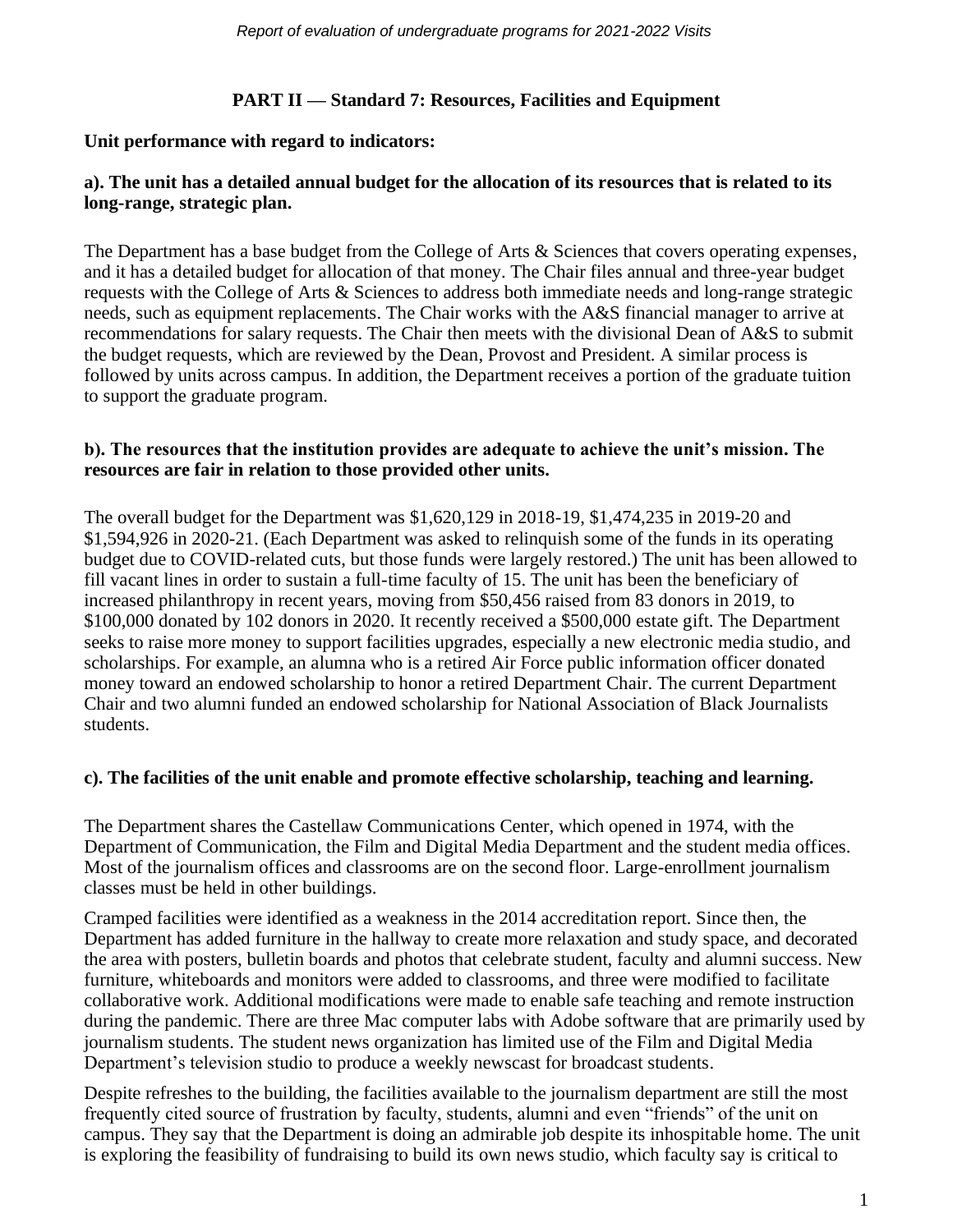their proposed broadcasting sequence. (Currently they have to move furniture out of a classroom to create an ad hoc studio or hold photo shoots off campus.)

University administrators acknowledge that Castellaw is crowded, and say it is on their radar screen as the institution is rethinking use of space on campus and remodeling priorities.

### **d). The institution and the unit provide faculty and students with equipment or access to equipment to support its curriculum and the research, creative and professional activities of the faculty**.

Despite complaints about the building, faculty and students agree that they have access to current equipment and software that support their teaching and learning. Faculty and lab computers are on a three-year replacement cycle. Lab software is kept current. Technology support is provided through the campus library. Students have card access to the building and computer labs after hours. After a COVID delay, funding is available again for updating electronic media equipment. The Department recently purchased software that will facilitate checkout of equipment to students. Students report that faculty provide ready access to equipment and encourage their experimentation with it. Faculty say they network frequently with friends in the industry to ensure that equipment is current.

The Lariat newsroom, the multimedia student publication, has an insulated room for recording podcasts, and student media journalists have access to cameras, video cameras, audio recorders and other electronic media equipment.

# **e). The institution and the unit provide sufficient library and information resources to support faculty and student research and professional development.**

Faculty are effusive in their praise for the support offered by the campus library. They describe the librarians as accessible and the resources provided as "fabulous" and "abundant," especially electronic resources for faculty and student research. The library also provides software training for faculty and students, technology support and instructional designers for faculty creating online courses.

# **SUMMARY:**

The Department receives a base budget from the University to support its operations and requests additional resources to support immediate needs and long-range plans. In addition, the unit has seen an increase in philanthropy in recent years, especially for scholarships. Faculty and students say they have access to current equipment and software to support teaching and learning. Cramped facilities that hinder growth remain the area of greatest concern. Faculty say that a new electronic media studio is critical to the success of a planned broadcasting sequence.

Overall evaluation, compliance/non-compliance: **COMPLIANCE**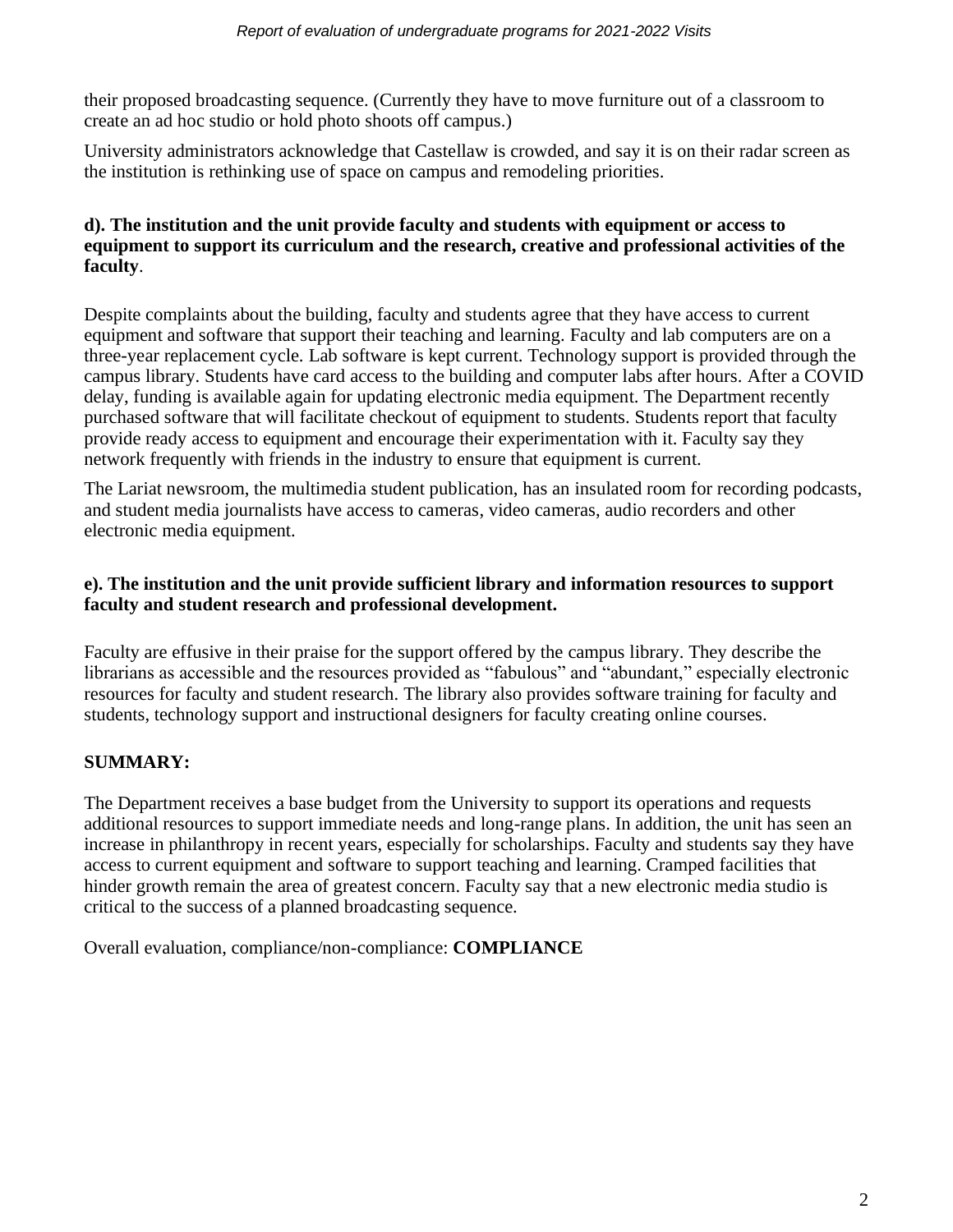### **PART II — Standard 8: Professional and Public Service**

### **Unit performance with regard to indicators:**

### **a). The unit consults and communicates regularly with its alumni and is actively engaged with alumni, professionals and professional associations to keep curriculum and teaching, whether onsite or online, current and to promote the exchange of ideas.**

The Department has rejuvenated an inactive advisory council. It has created an 18-member Advisory Board with terms up to six years, and a Friends of the Department Council with unlimited membership and terms. Members commit to attend semiannual board meetings, donate to the school and help with fundraising strategies, provide advice on career preparation and serve as ambassadors to the program. The Department communicates with the wider alumni network through its social media outreach (Facebook, Twitter, Instagram, LinkedIn) and biannual email newsletter.

The University provides funds for faculty to attend professional development seminars such as those provided by Poynter Institute, the American Press Institute and the Scripps Howard Leadership Academy. The University also provides grants to support faculty in activities to enhance teaching effectiveness.

### **b). The unit provides leadership in the development of high standards of professional practice through such activities as offering continuing education, promoting professional ethics, evaluating professional performance, and addressing communication issues of public consequence and concern.**

The Department regularly hosts visiting professionals. Guest speakers in recent years have included ESPN reporters and producers, a former People magazine editor, the communications director for South by Southwest, and local and regional public relations professionals, book authors, reporters and TV anchors. Baylor has also hosted or contributed to professional events such as the Texas Associated Press Managing Editors conference, the College Media Association convention, Public Relations Society of America regional and national conferences, and Poynter Institute's Teachapalooza workshop.

# **c). The unit contributes to the improvement of journalism and mass communication as academic disciplines by supporting the faculty's involvement in academic associations and related activities.**

Faculty are involved with their professions through membership in educational and industry organizations such as Association for Education in Journalism and Mass Communication (AEJMC), College Sports Information Directors of America, Public Relations Society of America and American Studies Association. There are funds in the Department's budget to support faculty travel to academic and professional conferences, such as AEJMC, National Association of Black Journalists, Society of Professional Journalists, College Media Advisers, Texas Associated Press Managing Editors and Texas Intercollegiate Press Associations.

### **d). The unit contributes to its communities through unit-based service projects and events, service learning of its students and civic engagement of its faculty.**

Journalism faculty contribute to the community and industry by using their talents to chair fundraising campaigns, plan conferences and run social media for nonprofits, stage photographic exhibits, participate in public panel discussions and serve on church and community boards. A faculty member whose research interest is Black gospel music co-chairs Baylor's annual Pruit Memorial Symposium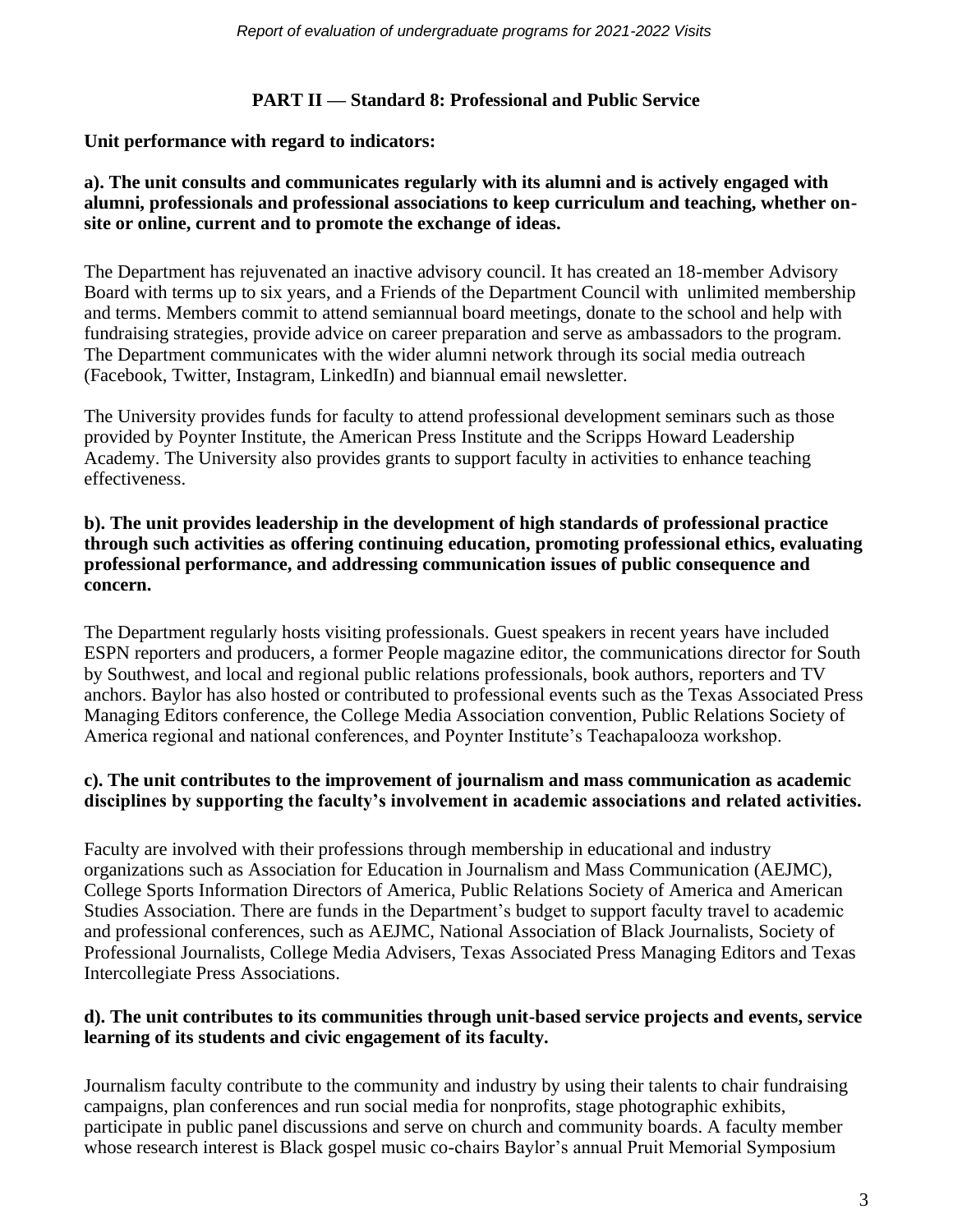that seeks to bring "the perspective of Christian intellectual tradition on contemporary issues of common concern."

Service-learning projects are incorporated into classes, where students do work for local nonprofit agencies, small businesses, associations and other clients. Student publications are considered a "very important" part of the campus and supported through a generous budget, according to the Dean.

# **e). The unit supports scholastic journalism through such activities as faculty workshops, visiting lectures and critiques of student work.**

The Department coordinates and hosts the annual University Scholastic League regional high school journalism competition and a faculty member serves as contest director. The Baylor director of student media presents at the annual University Interscholastic League/ILPC conference for high school journalists in Austin.

# **SUMMARY:**

The Department strives to remain connected to and support the communication professions, its alumni and communities. The unit is rejuvenating its alumni and professional advisory boards in order to keep current and to support its fundraising and promotion. It also reaches out to its alumni through social media and an electronic newsletter. The Department frequently hosts professional guest speakers and it supports industry events. Journalism faculty belong to professional organizations and attend professional development events. They lend their time and talents to community organizations. Service-learning projects for off-campus clients are incorporated into coursework. The Department coordinates and hosts a regional high school journalism competition.

Overall evaluation, compliance/non-compliance: **COMPLIANCE**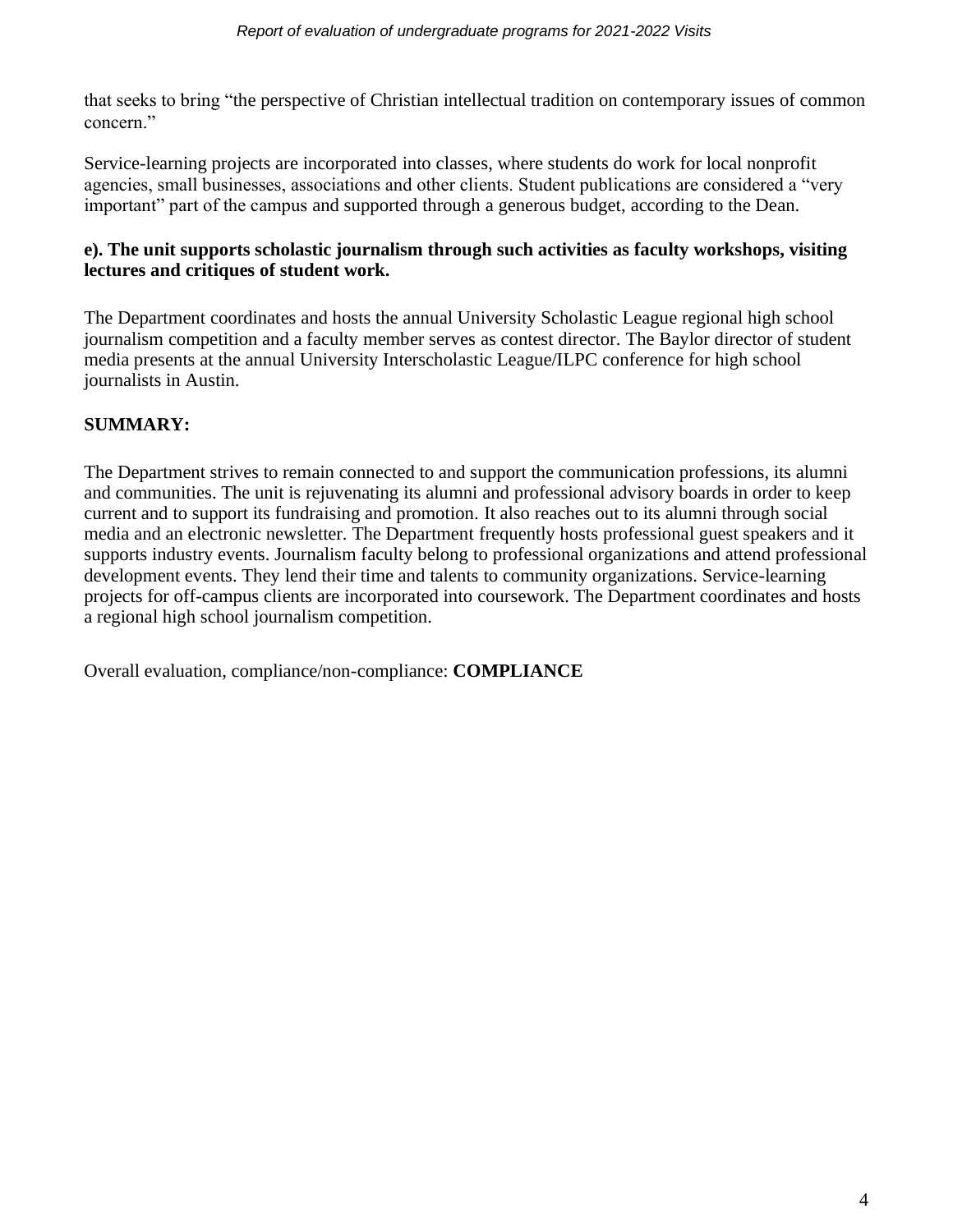# **PART II — Standard 9: Assessment of Learning Outcomes**

### **Unit performance with regard to indicators:**

*The Accrediting Committee and Council seek site-team reports on assessment that are appropriately detailed for a judgment on compliance that is informed, fair and consistent from one team to another. Please respond to each of these questions in your report on indicators (a), (b) and (c):*

### **a). The unit defines the goals for learning that students must achieve, including the "Professional Values and Competencies" of the Council.**

### • **Who is in charge of the assessment program (e.g., administrator, sequence coordinator or faculty committee)?**

The Department Chair is listed as the author of the assessment plan. Currently, the department does not have an assessment committee, although several members of the faculty mentioned the need for one. According to the Department Chair, the curriculum committee assists in determining measures and outcomes for each sequence. There is no evidence in the plan or from discussions with faculty that faculty receive any reports regarding results of assessments or broader discussions about the need for changes based on the assessment. Within the plan and the self-study, multiple references are made to faculty making course content changes based on assessments. However, there is no report as to the particulars of those changes or if the changes indeed improved overall outcomes.

### **• How has the unit verified that core and required courses cover all 12 of ACEJMC's professional values and competencies?**

The unit's values and competencies are incomplete. They have not listed the ACEJMC values and competencies as part of their overall assessment plan. A list of "instructional categories" are included, but no competencies are aligned with the list. Within the self-study (under Standard 2: Curriculum), the unit identifies the following:

**We view journalism as both science and art. We strive to cover seven broad instructional categories:** 

- **1) research, data-collection and data-mining;**
- **2) law, ethics and media literacy;**
- **3) interviewing, reporting and writing;**
- **4) editing, design and technology skills;**
- **5) photography, web, videography and visual storytelling;**
- **6) history, current events, sociopolitical and geopolitical savvy;**
- **7) trends in diversity, equity, inclusion and media management; and**
- **8) knowledge and skills necessary to become positive change agents.**

This listing identifies the values but not the competencies. By not identifying the outcomes desired, there is no expectation that student outcomes will result in competent application of the skills.

The unit has a course/competency rubric that is confusing as it lists all courses the unit offers instead of focusing on the required courses for each sequence or the courses where the actual competency assessment occurs. The legends are not well explained and do not align with objectives provided, making it impossible to understand the level of mastery (awareness, understanding, application) outcome.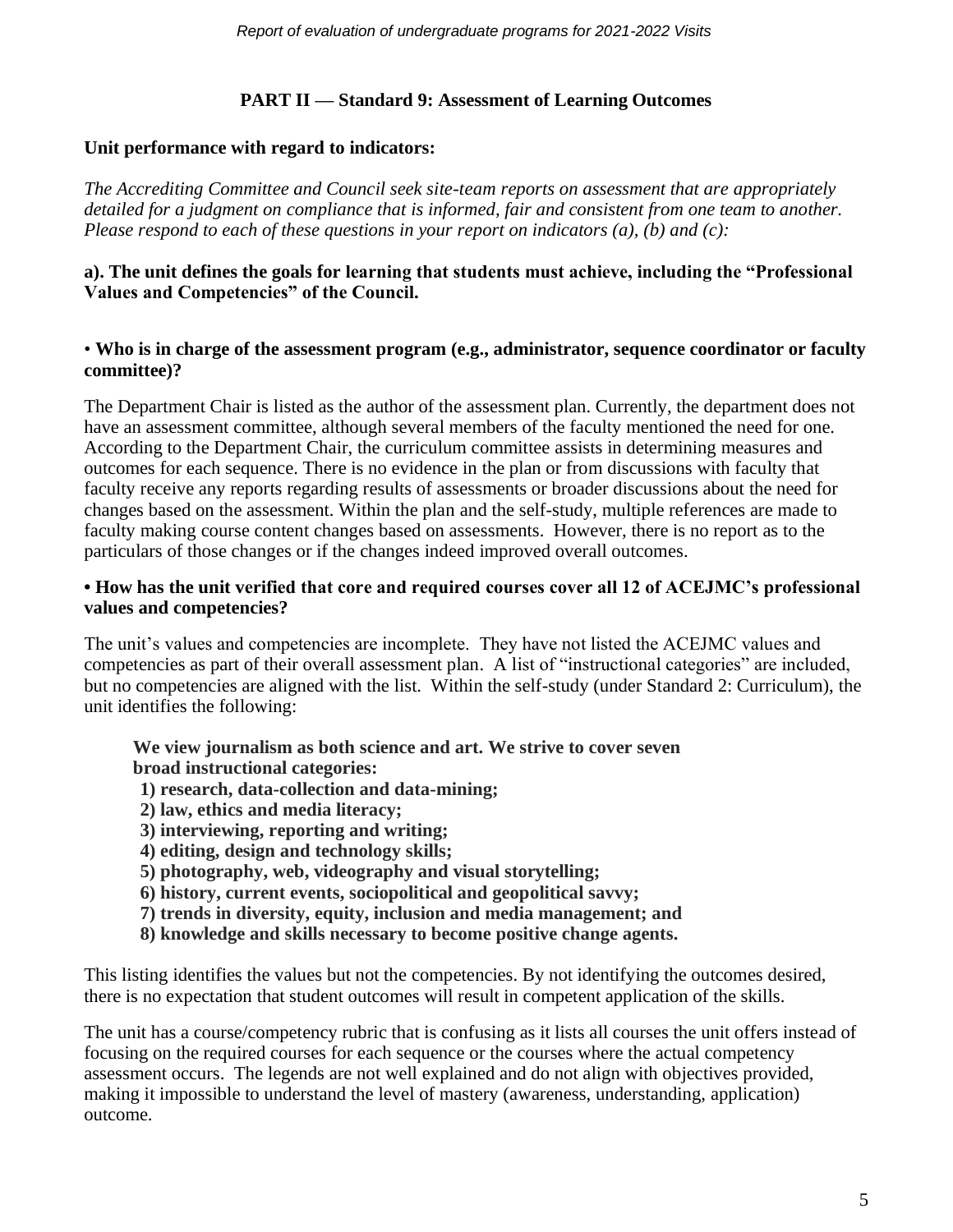### **• How has the unit ensured that the syllabuses for these courses state learning outcomes that address the values and competencies appropriate for each course?**

There does not appear to be any oversight or review of syllabuses. The self-study indicates that the Department Chair and undergraduate program director "coordinate course curriculum learning objectives and standards, particularly for courses for which there are multiple sections." In reviewing syllabuses for the four sections of JOU 2303 Reporting and Writing for Media taught in Fall 2021, learning objectives and assignments are vastly different.

# **b). The unit has a written assessment plan that uses multiple direct and indirect measures to assess student learning.**

There is an assessment plan dated 2019, but it does not include the values and competencies that the Department states it measures under the curriculum standard or the course rubric. It does not clearly define its direct/indirect measures and expected outcomes. Nor does it indicate how assessment data will be gathered, reviewed/shared, how faculty will determine any changes/improvements necessary based on the data collected, or any method to report improvement based on any changes. The self-study and the assessment plan provide different information.

The Department participates in the University's use of the assessment tool SLOPE required by the Southern Association of Colleges & Schools. These reports are required annually. While there is opportunity to align the ACEJMC requirements with SLOPE, it does not appear that has been the practice.

# **• What direct measures of assessment does the unit use, where in the curriculum and when?**

Neither the assessment plan nor the SLOPE reports identify direct measures that are employed. However, through conversations with faculty and locating various pieces of information during the site visit, it appears that the unit employs pre- and post-testing in the core required courses - JOU 2303 Reporting and Writing for Media, and JOU 4380 Law and Ethics of Journalism. Career portfolios are required and reviewed by professionals in the capstone courses for advertising (JOU 4320), photojournalism (JOU 3357) and public relations (JOU 4368). The assessment plan states that the measure includes review of content (resume, bio and work samples) and quality (appearance and professionalism). The actual rubric was not available for review to determine if this direct measure was assessing value and competencies. It was unclear from the report or the discussions with faculty if there is a portfolio requirement for news editorial. Internship supervisor surveys are collected, although a rubric was not provided.

# **• What indirect measures does it use, where and when?**

Again, indirect measures are vague. However, senior surveys are done to determine employment data, and unit retention and graduation rates are used and published as required by ACEJMC.

# **• Are these measures effective for assessing ACEJMC's professional values and competencies?**

In reviewing the pre-and post-test, it seems to be well-constructed to assess a broad range of competencies. The goal is to have 90 percent of the students exhibit a proficiency score of 70. The selfstudy reported 95 percent of the students earned a score of 70 or better. While data from internship supervisors and portfolio evaluations were not made available in the report or during the site visit, discussions with faculty responsible for evaluations provided anecdotal information that suggests above satisfactory evaluations.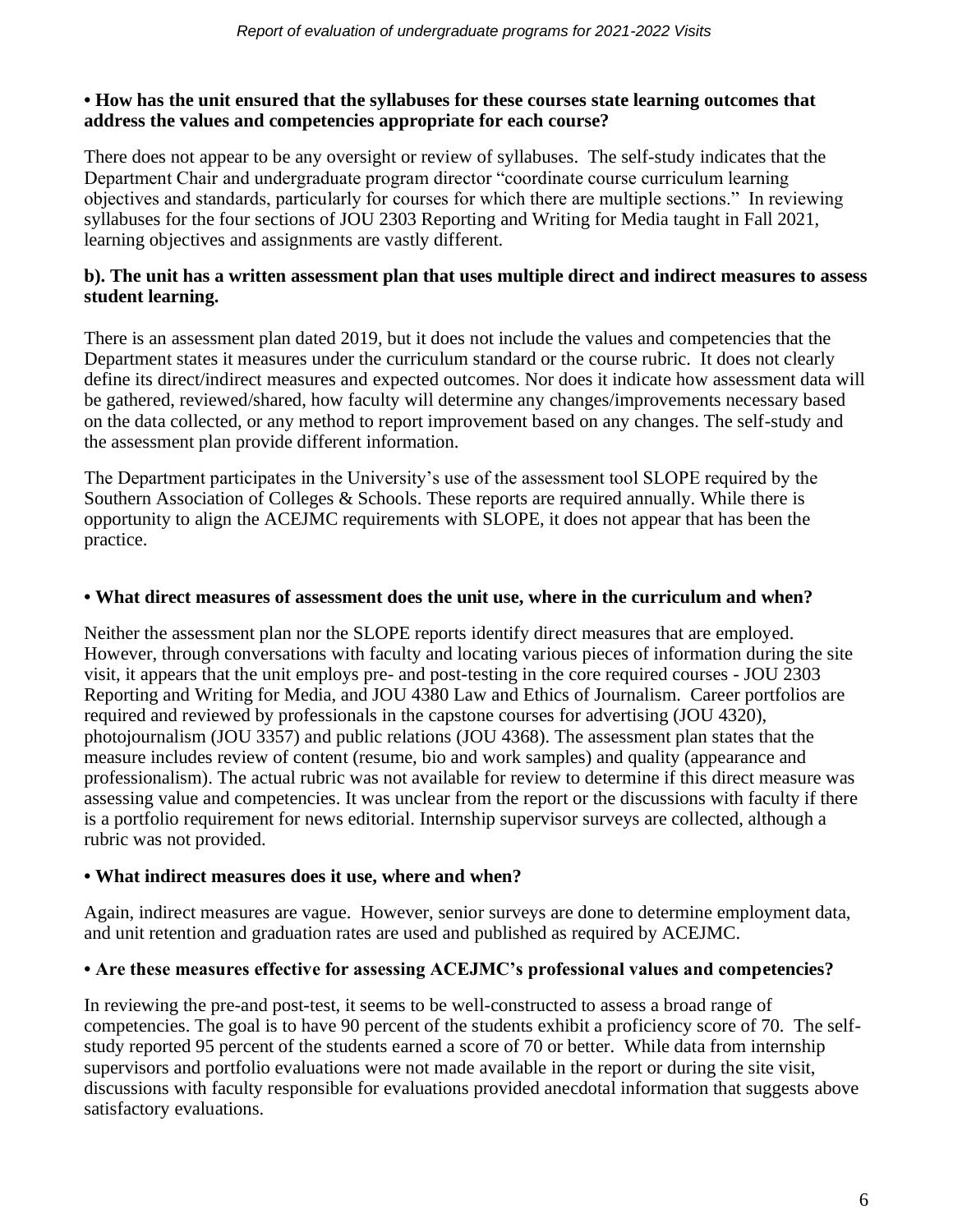### **c). The unit collects and reports data from its assessment activities and applies the data to improve curriculum and instruction.**

### **• How does the unit collect and analyze the findings and identify unsatisfactory learning of specific values and competencies?**

From the report and conversations with faculty and administration, it seems there is no consistent method for collecting, analyzing and reporting the data for direct or indirect measures each year. Annual data for each measure was not provided in the report or appendices. For the pre- and post-test, one faculty member collects and analyzes the data and submits to the Department Chair. The assessment plan indicated that in 2017-18, the results revealed several competencies lacking. The plan reports that those who teach the courses determined the wording for some of the questions was ambiguous, and that syllabuses and lecture content would be adjusted in Fall 2018. There was no indication as to what was changed or if improvements were revealed in the next test.

Using the SCOPE reports, it appears that results from the portfolio reviews indicated the number of hours students spent at the internship, the number of hours donated by the working professionals who reviewed the portfolios as well as the time spent as guest speakers. There was a portfolio rubric provided in the report for advertising portfolio review, but there was no explanation of the rubric and how, or if, it met expected outcomes.

# **• What specific values and competencies had graduating classes not mastered satisfactorily?**

There was no report providing this information. The self-study provided the information that 18.6 percent of the students who took the fall 2020/spring 2021 post-comprehensive exam earned a 90 or better, 64.4 percent earned an 80 or better, and 94.9 percent earned a 70 or better. This measure assesses writing and editing principles according to the self-study.

### **• How does the unit decide how to address these areas of concern and what actions did it take to do so?**

The report identifies that outcome data was used to make changes, but there is no indication as to how those decisions were made or what specific actions were taken.

### **• How does the unit evaluate whether its actions overcame the weaknesses in student learning and what were the results?**

There is no indication in the report that any evaluation is done to determine if specific actions are measured and shared.

### **• Was the program of data analysis and action effective for identifying and overcoming unsatisfactory student learning?**

The assessment data is messy. It lacks organization, alignment with goals, actual data in some instances, and analysis. There does not seem to be a process for sharing the data, discussing the findings with faculty, identifying specific actions to be taken, or that the unit closes the loop on assessment.

### **d). The unit maintains contact with the alumni to assess these experiences in the professions and to provide suggestions for improving curriculum and instruction.**

Unit faculty are highly engaged with alumni and use them extensively for guest speakers, internship opportunities, class projects and portfolio reviews. Engagement increased with COVID restrictions and the ease of incorporating alumni virtually in multiple activities. The unit has increased alumni engagement overall since the last site visit.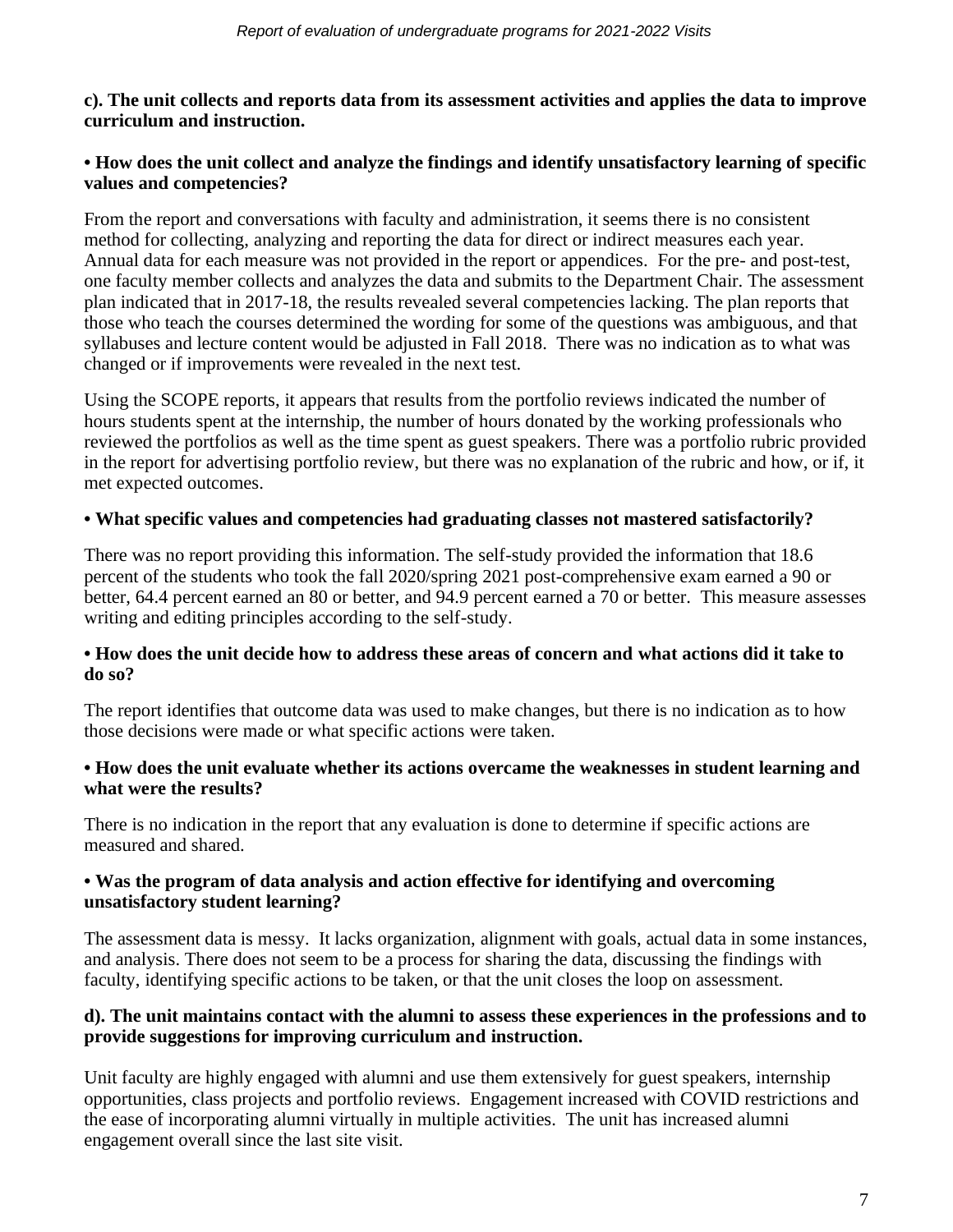### **e). The unit includes members of journalism and mass communication professions in its assessment process.**

Faculty are very connected to the local and regional media outlets, as well as advertising and public relations firms. One faculty member produced a list of nearly 250 internship opportunities available to students. In addition, faculty report an increase in employer interest and demand for Baylor journalism students.

# **SUMMARY:**

The unit has good intentions, but it lacks clarity, organization and consistency in assessment of learning outcomes. Its plan is not completely measuring the values and competencies as set forth by ACEJMC. There is no evidence that faculty in general are involved in assessment decision-making, or required to include the assessment measure in their courses. The news editorial sequence doesn't appear to have any assessment measures in place. There is an indication that some faculty are dedicated to and spend a good deal of time on assessment. Overall, however, the unit lacks communication and commitment to collecting, analyzing, reporting and using assessment data to improve and there is no indication that faculty are involved in decision-making.

Overall evaluation, compliance/non-compliance: **NON-COMPLIANCE**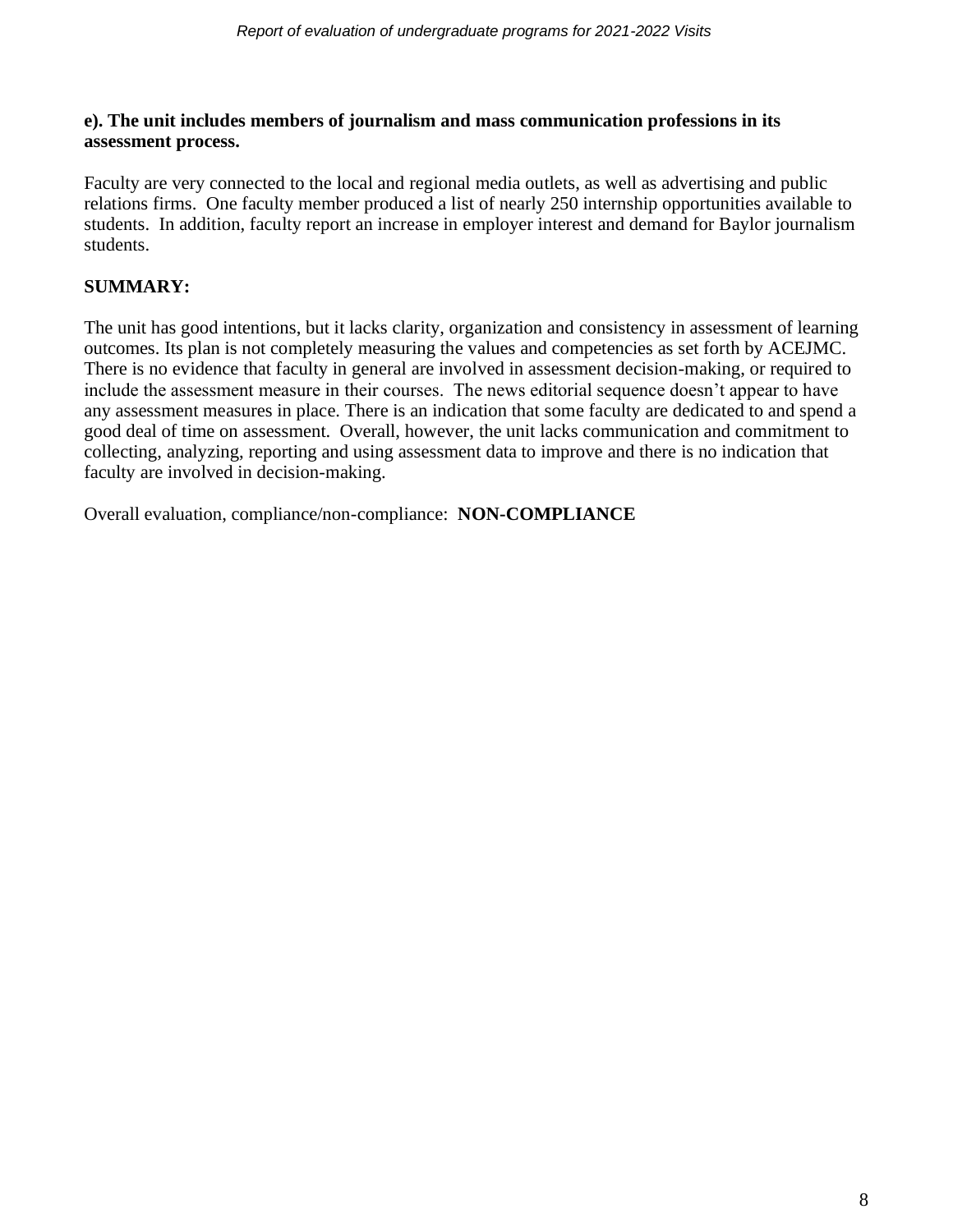### **PART III: Summary by site visit team**

1) Summarize the strengths and weaknesses of the unit.

### **Strengths:**

- Students are comfortable and feel that they have a compassionate faculty who make them feel safe.
- Faculty are productive in teaching, scholarship and creative endeavors, especially for their size.
- Faculty have strong connections to their professions, which inform the curriculum.
- The student media is strong.
- The Chair has the respect of the administration in the College and the greater campus.
- -The Chair has made terrific progress in fundraising, alumni engagement and diversity efforts despite the difficulties brought on by the pandemic.
- Faculty were resilient and remained productive through the pandemic. They were a source of support for the students.
- The Department has made strides since the last site visit with diversity efforts in its curriculum.

#### **Weaknesses:**

- There may be a need for better channels of communication from the Chair to the faculty.
- The facility is lacking. A flexible space for a broadcast studio is going to be critical for the Department to be successful with its new Broadcast program.
- -The assessment plan is lacking clearly defined goals, methods, instruments of measurement, how data is analyzed and reported, and in using this data – what was changed and what measurements were done to ensure effectiveness.

2) List the standards with which the unit is not in compliance.

### Standard 9 - Assessment

3) Summarize the problems or deficiencies that should be addressed before the next evaluation (i.e., related to non-compliance with standards).

- •A thorough assessment plan that is concise in assessment methods, measurement and analysis.
- •Measurement instruments need to be developed that are consistent and exhibit alignment with goals.
- •Report results of the assessment measures.
- •Develop a process or a committee to review assessment results and provides recommendations.

•Clearly and consistently report what changes were made based on assessment results, how/when those changes were implemented and show the results of those changes.

4) In the case of a recommendation for provisional accreditation, list the deficiencies that should be addressed before the provisional status can be removed.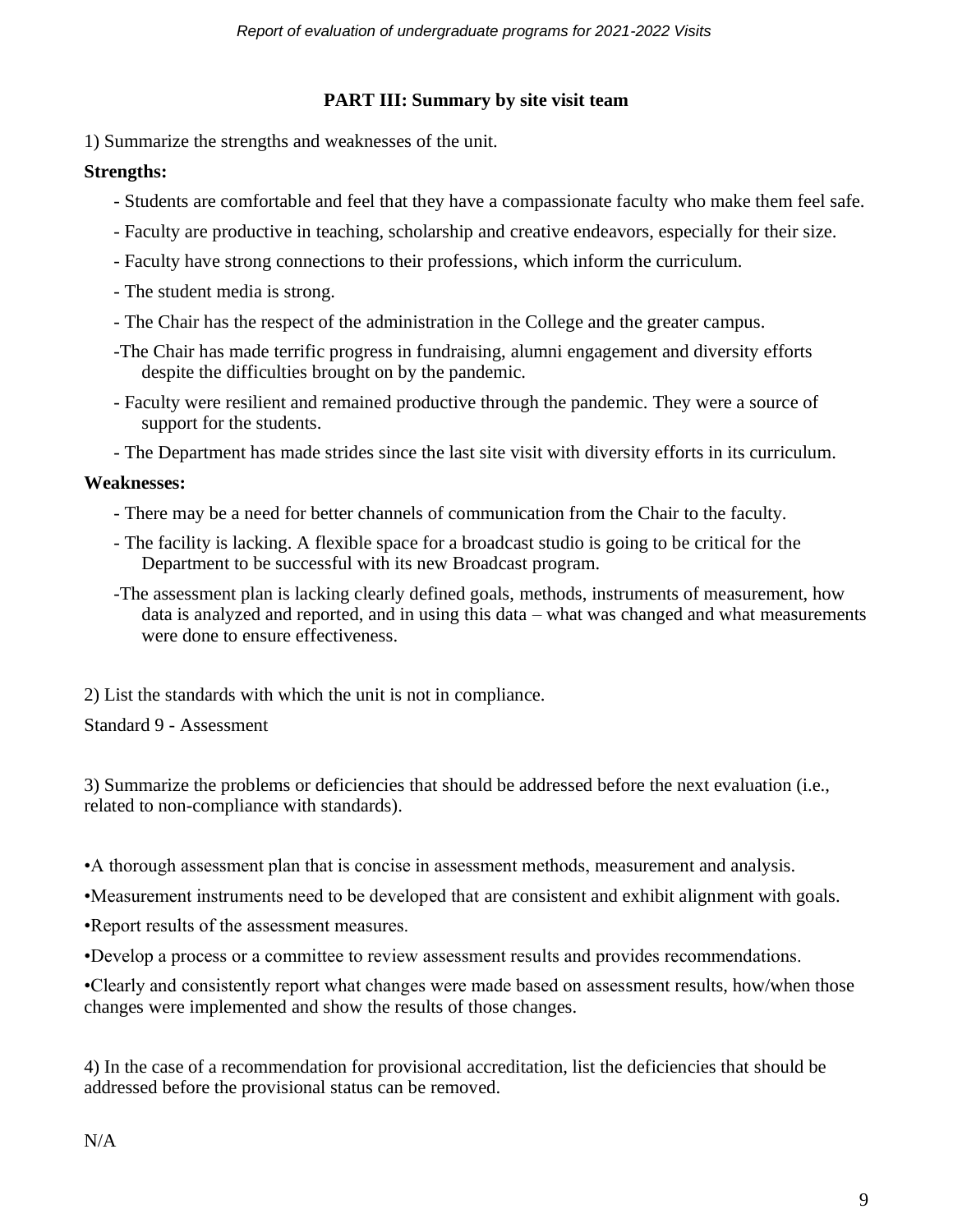5) In the case of a recommendation for denial of accreditation, clearly and fully explain the reasons that led to the recommendation.

 $N/A$ 

6) If the unit was previously accredited, summarize the significant deficiencies noted in the previous report and the actions taken to correct them. If the unit was in noncompliance in the same standard(s) on the previous two visits, identify the standard(s) and the problems noted. Explain actions taken to correct the problems.

### **An insufficient commitment to diversifying the faculty and student body and for preparing students across many courses to live and work in a multiracial, multicultural society.**

Significant gains were made in incorporating issues of diversity and inclusion throughout the curriculum in a meaningful and thoughtful manner. The Department has made progress in increasing the diversity of its student body. It will have more opportunity to diversify its faculty as it faces four open positions in the next two years.

# **An underdeveloped curriculum in visual and broadcast media**

The Department increased coursework in videography and broadcast journalism and collaborated with student media to bolster extracurricular opportunities in electronic media. It has laid the groundwork for a new sequence in broadcasting.

# **An insufficiently focused program of assessment of student learning outcomes**

Increased data collection was well intentioned, but there is little evidence that the data is being analyzed or applied to identify deficiencies and improve learning outcomes.

# **An uncertain system of faculty participation in discussion and decisions**

Internal faculty committees were enhanced to enable faculty input into decision-making. However, significant concerns remain among some faculty who do not feel included in some decision-making.

### **A cramped, second-floor facility that does not enable an environment of out-of-class interaction and development and will not accommodate an increase in enrollment**

The Department added furniture to hallways to create informal gathering and study areas. It bought new furniture, whiteboards and monitors for classrooms to facilitate collaboration. However, the facilities that house the Department remain cramped and hinder program growth and innovation.

7) The self-study is the heart of the accrediting process. Often the quality of that document determines the degree of success of the site visit. Summarize the team members' judgment of the self-study.

The self-study could have used a strong, final edit. There were small errors of grammar and punctuation that might have otherwise been overlooked. But there also were inconsistencies and contradictions in